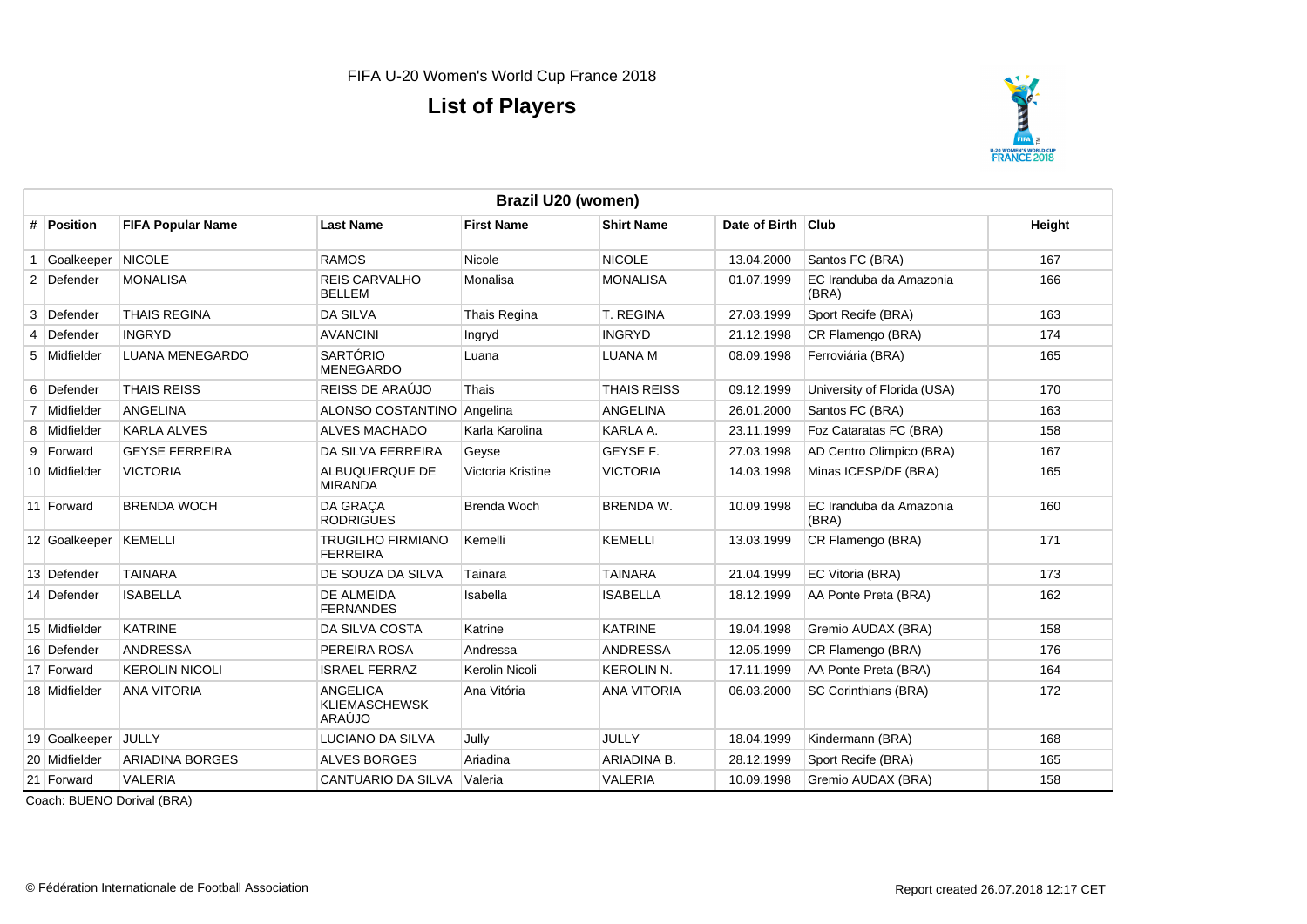

| China PR U20 (women) |                          |                  |                   |                   |                    |                                                   |        |  |  |  |
|----------------------|--------------------------|------------------|-------------------|-------------------|--------------------|---------------------------------------------------|--------|--|--|--|
| # Position           | <b>FIFA Popular Name</b> | <b>Last Name</b> | <b>First Name</b> | <b>Shirt Name</b> | Date of Birth Club |                                                   | Height |  |  |  |
| Goalkeeper           | XU Huan                  | <b>XU</b>        | Huan              | <b>HUAN X</b>     | 06.03.1999         | Beijing BG Phoenix F.C. (CHN)                     | 180    |  |  |  |
| 2 Defender           | DOU Jiaxing              | <b>DOU</b>       | Jiaxing           | J.X. DOU          | 29.02.2000         | Jiangsu Suning FC (CHN)                           | 172    |  |  |  |
| 3 Defender           | LI Yifan                 | LI.              | Yifan             | Y.F. LI           | 27.09.1998         | Shanghai Rural Commercial<br>Bank (SRCB) FC (CHN) | 177    |  |  |  |
| 4 Defender           | <b>WANG Linlin</b>       | <b>WANG</b>      | Linlin            | L.L. WANG         | 04.08.2000         | Shanghai Rural Commercial<br>Bank (SRCB) FC (CHN) | 175    |  |  |  |
| 5 Defender           | <b>CHEN Qiaozhu</b>      | <b>CHEN</b>      | Qiaozhu           | Q.Z. CHEN         | 08.09.1999         | Meizhou Hui Jun FC (CHN)                          | 167    |  |  |  |
| 6 Midfielder         | LIU Jing                 | LIU              | Jing              | J. LIU            | 28.04.1998         | Shanghai Rural Commercial<br>Bank (SRCB) FC (CHN) | 166    |  |  |  |
| 7 Forward            | <b>WANG Yanwen</b>       | <b>WANG</b>      | Yanwen            | Y.W. WANG         | 27.03.1999         | Beijing BG Phoenix F.C. (CHN)                     | 173    |  |  |  |
| 8 Midfielder         | <b>SHEN Mengyu</b>       | <b>SHEN</b>      | Mengyu            | M.Y. SHEN         | 19.08.2001         | Shanghai Rural Commercial<br>Bank (SRCB) FC (CHN) | 169    |  |  |  |
| 9 Midfielder         | JIN Kun                  | <b>JIN</b>       | <b>Kun</b>        | K. JIN            | 04.10.1999         | Jiangsu Suning FC (CHN)                           | 169    |  |  |  |
| 10 Midfielder        | <b>ZHAO Yujie</b>        | <b>ZHAO</b>      | Yujie             | Y.J. ZHAO         | 28.04.1999         | Florida State University (USA)                    | 167    |  |  |  |
| 11 Midfielder        | <b>XIE Qiwen</b>         | <b>XIE</b>       | Qiwen             | Q.W. XIE          | 27.05.1999         | Meizhou Hui Jun FC (CHN)                          | 169    |  |  |  |
| 12 Goalkeeper        | LIANG Jiahui             | <b>LIANG</b>     | Jiahui            | J.H. LIANG        | 28.07.2000         | Dalian Quanjian WFC (CHN)                         | 178    |  |  |  |
| 13 Defender          | <b>HE</b> Xing           | <b>HE</b>        | Xing              | X. HE             | 27.04.1999         | Sichuan FC (CHN)                                  | 160    |  |  |  |
| 14 Defender          | <b>HE Luyao</b>          | <b>HE</b>        | Luyao             | L.Y. HE           | 23.02.1999         | Shandong JingHua FC (CHN)                         | 166    |  |  |  |
| 15 Midfielder        | <b>MA Xiaolan</b>        | <b>MA</b>        | Xiaolan           | X.L. MA           | 16.02.1999         | Beijing BG Phoenix F.C. (CHN)                     | 164    |  |  |  |
| 16 Midfielder        | YAN Yingying             | <b>YAN</b>       | Yingying          | Y.Y. YAN          | 28.01.1999         | Shanghai Rural Commercial<br>Bank (SRCB) FC (CHN) | 160    |  |  |  |
| 17 Midfielder        | <b>ZHANG Linyan</b>      | <b>ZHANG</b>     | Linyan            | L.Y. ZHANG        | 16.01.2001         | <b>Evergrande Football School</b><br>(CHN)        | 154    |  |  |  |
| 18 Midfielder        | YANG Qian                | <b>YANG</b>      | Qian              | Q. YANG           | 05.01.2001         | Shanghai Rural Commercial<br>Bank (SRCB) FC (CHN) | 167    |  |  |  |
| 19 Forward           | CHEN Yuanmeng            | <b>CHEN</b>      | Yuanmeng          | Y.M. CHEN         | 03.01.2000         | Dalian Quanjian WFC (CHN)                         | 164    |  |  |  |
| 20 Goalkeeper        | <b>ZHENG Jie</b>         | <b>ZHENG</b>     | Jie               | J. ZHENG          | 18.12.1999         | Shanghai Rural Commercial<br>Bank (SRCB) FC (CHN) | 175    |  |  |  |
| 21 Defender          | ZHI Jie                  | ZHI              | Jie               | J. ZHI            | 22.03.1998         | Zhejiang Women's Football<br>Club (CHN)           | 168    |  |  |  |

Coach: BONDE Peter (DEN)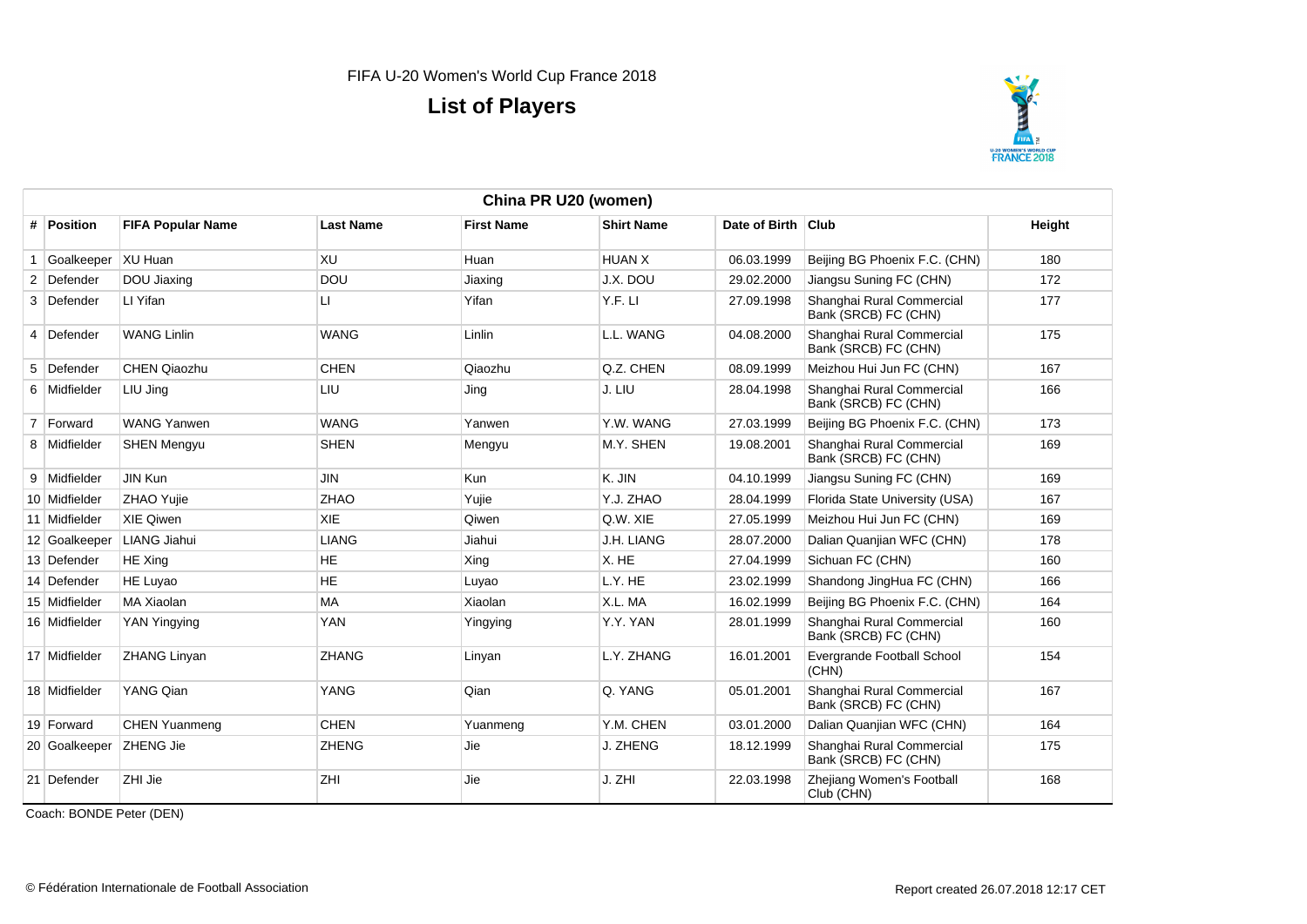

| <b>England U20 (women)</b> |                          |                  |                                       |                   |                    |                                       |        |  |  |
|----------------------------|--------------------------|------------------|---------------------------------------|-------------------|--------------------|---------------------------------------|--------|--|--|
| # Position                 | <b>FIFA Popular Name</b> | <b>Last Name</b> | <b>First Name</b>                     | <b>Shirt Name</b> | Date of Birth Club |                                       | Height |  |  |
| Goalkeeper                 | <b>MACIVER Sandy</b>     | <b>MACIVER</b>   | Alexandra Elena                       | <b>MACIVER</b>    | 18.06.1998         | Clemson University (USA)              | 175    |  |  |
| 2 Defender                 | <b>PATTEN Anna</b>       | <b>PATTEN</b>    | Anna Rose                             | <b>PATTEN</b>     | 20.04.1999         | Florida State University (USA)        | 177    |  |  |
| 3 Defender                 | PACHECO Mayumi           | <b>PACHECO</b>   | Mayumi                                | <b>PACHECO</b>    | 25.08.1998         | Reading FCW (ENG)                     | 164    |  |  |
| 4 Midfielder               | <b>ROUSE Mollie</b>      | <b>ROUSE</b>     | Mollie Anne                           | <b>ROUSE</b>      | 27.11.1998         | University of Louisville (USA)        | 162    |  |  |
| 5 Defender                 | <b>FISK Grace</b>        | <b>FISK</b>      | Grace Rebecca                         | <b>FISK</b>       | 05.01.1998         | University of South Carolina<br>(USA) | 172    |  |  |
| 6 Defender                 | <b>FINNIGAN Megan</b>    | <b>FINNIGAN</b>  | Megan                                 | <b>FINNIGAN</b>   | 02.04.1998         | Everton LFC (ENG)                     | 175    |  |  |
| 7   Forward                | <b>RUSSO Alessia</b>     | <b>RUSSO</b>     | Alessia Mia Teresa                    | <b>RUSSO</b>      | 08.02.1999         | University of North Carolina<br>(USA) | 174    |  |  |
| 8 Midfielder               | <b>ALLEN Georgia</b>     | ALLEN            | Georgia                               | <b>ALLEN</b>      | 16.06.1998         | Syracuse University (USA)             | 163    |  |  |
| 9 Forward                  | <b>HEMP Lauren</b>       | <b>HEMP</b>      | Lauren Mav                            | <b>HEMP</b>       | 07.08.2000         | Manchester City WFC (ENG)             | 163    |  |  |
| 10 Midfielder              | <b>STANWAY Georgia</b>   | <b>STANWAY</b>   | Georgia Marie                         | <b>STANWAY</b>    | 03.01.1999         | Manchester City WFC (ENG)             | 163    |  |  |
| 11 Forward                 | <b>CHARLES Niamh</b>     | <b>CHARLES</b>   | Niamh Louise                          | <b>CHARLES</b>    | 21.06.1999         | Liverpool LFC (ENG)                   | 173    |  |  |
| 12 Forward                 | <b>JOHNSON Ali</b>       | <b>JOHNSON</b>   | Alicia Violet                         | <b>JOHNSON</b>    | 24.12.1998         | <b>Bristol City WFC (ENG)</b>         | 160    |  |  |
| 13 Goalkeeper              | <b>ROEBUCK Ellie</b>     | <b>ROEBUCK</b>   | Ellie                                 | <b>ROEBUCK</b>    | 23.09.1999         | Manchester City WFC (ENG)             | 174    |  |  |
| 14 Midfielder              | <b>PEPLOW Chloe</b>      | <b>PEPLOW</b>    | Chloe Anne                            | <b>PEPLOW</b>     | 03.12.1998         | Brighton & Hove Albion WFC<br>(ENG)   | 175    |  |  |
| 15 Defender                | <b>MORGAN Esme</b>       | <b>MORGAN</b>    | Esme Beth                             | <b>MORGAN</b>     | 18.10.2000         | Manchester City WFC (ENG)             | 177    |  |  |
| 16 Forward                 | <b>KELLY Chloe</b>       | <b>KELLY</b>     | Chloe Maggie                          | <b>KELLY</b>      | 15.01.1998         | Everton LFC (ENG)                     | 168    |  |  |
| 17 Forward                 | <b>BABAJIDE Rinsola</b>  | <b>BABAJIDE</b>  | Omorinsola Omowunmi BABAJIDE<br>Ajike |                   | 17.06.1998         | Liverpool LFC (ENG)                   | 174    |  |  |
| 18 Defender                | <b>HINDS Taylor</b>      | <b>HINDS</b>     | Taylor Jasmine                        | <b>HINDS</b>      | 25.04.1999         | Everton LFC (ENG)                     | 161    |  |  |
| 19 Forward                 | <b>WELLINGS Charlie</b>  | <b>WELLINGS</b>  | <b>Charlie Louise</b>                 | <b>WELLINGS</b>   | 18.05.1998         | Birmingham City LFC (ENG)             | 165    |  |  |
| 20 Midfielder              | <b>CROSS Zoe</b>         | <b>CROSS</b>     | Zoe Lucy                              | <b>CROSS</b>      | 06.02.1998         | University of Missouri (USA)          | 169    |  |  |
| 21 Goalkeeper              | <b>RAMSEY Emily</b>      | <b>RAMSEY</b>    | Emily Jo                              | <b>RAMSEY</b>     | 16.11.2000         | Manchester United WFC (ENG)           | 180    |  |  |

Coach: MARLEY Mo (ENG)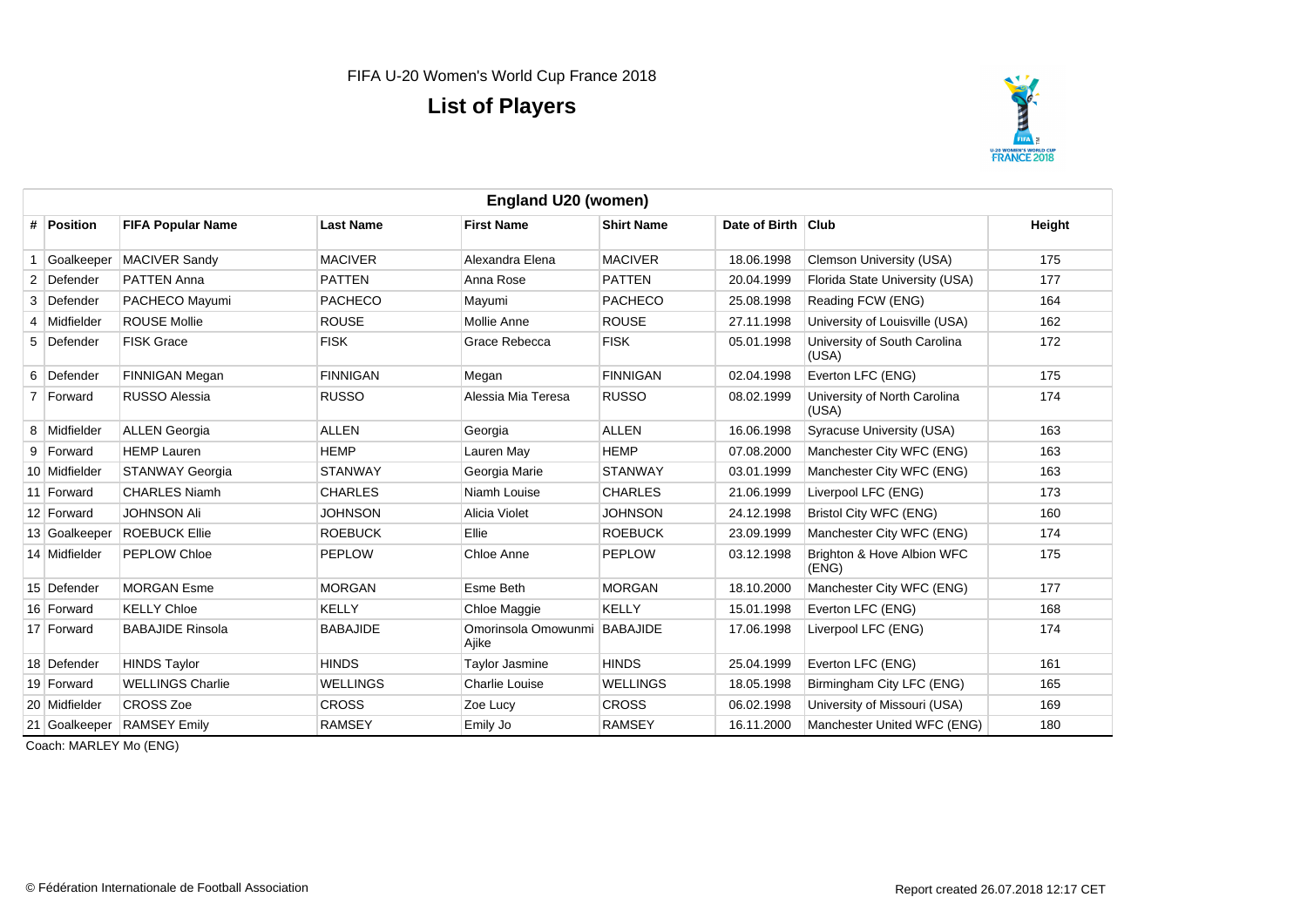

|   | France U20 (women) |                                |                    |                                  |                   |                    |                                  |        |  |  |
|---|--------------------|--------------------------------|--------------------|----------------------------------|-------------------|--------------------|----------------------------------|--------|--|--|
|   | # Position         | <b>FIFA Popular Name</b>       | <b>Last Name</b>   | <b>First Name</b>                | <b>Shirt Name</b> | Date of Birth Club |                                  | Height |  |  |
|   | Goalkeeper         | <b>CHAVAS Mylene</b>           | <b>CHAVAS</b>      | Mylène                           | <b>CHAVAS</b>     | 07.01.1998         | Dijon FCO (FRA)                  | 178    |  |  |
|   | 2 Defender         | DE ALMEIDA Elisa               | DE ALMEIDA         | Elisa Flore                      | DE ALMEIDA        | 11.01.1998         | Paris FC (FRA)                   | 173    |  |  |
|   | 3 Defender         | <b>BACHA Selma</b>             | <b>BACHA</b>       | Selma Lena                       | <b>BACHA</b>      | 09.11.2000         | Olympique Lyon (FRA)             | 160    |  |  |
| 4 | Defender           | <b>THIBAUD Julie</b>           | <b>THIBAUD</b>     | <b>Julie Martine</b>             | <b>THIBAUD</b>    | 20.04.1998         | FC Girondins Bordeaux (FRA)      | 167    |  |  |
|   | 5 Defender         | PIGA Julie                     | <b>PIGA</b>        | Julie                            | <b>PIGA</b>       | 12.01.1998         | Grenoble Foot 38 (FRA)           | 170    |  |  |
|   | 6 Midfielder       | <b>DAOUDI Sana</b>             | <b>DAOUDI</b>      | Sana                             | <b>DAOUDI</b>     | 12.03.1998         | Atletico Madrid (ESP)            | 160    |  |  |
|   | 7 Forward          | <b>LAURENT Emelyne</b>         | <b>LAURENT</b>     | Emelyne Ann-<br>Emmanuelle       | <b>LAURENT</b>    | 04.11.1998         | Olympique Lyon (FRA)             | 163    |  |  |
|   | 8 Midfielder       | <b>FERCOCQ Helene</b>          | <b>FERCOCQ</b>     | Hélène Jeanne<br>Claudette       | <b>FERCOCQ</b>    | 27.08.1998         | FC Metz (FRA)                    | 170    |  |  |
|   | 9 Forward          | <b>KATOTO Marie-Antoinette</b> | <b>KATOTO</b>      | Marie-Antoinette Oda             | KATOTO            | 01.11.1998         | Paris Saint-Germain FC (FRA)     | 176    |  |  |
|   | 10 Midfielder      | <b>ZAMANIAN Annahita</b>       | ZAMANIAN BAKHTIARI | Annahita                         | <b>ZAMANIAN</b>   | 19.02.1998         | Kopparbergs/Göteborg FC<br>(SWE) | 163    |  |  |
|   | 11 Forward         | <b>MALARD Melvine</b>          | <b>MALARD</b>      | Melvine Marie Ericka             | <b>MALARD</b>     | 28.06.2000         | Olympique Lyon (FRA)             | 168    |  |  |
|   | 12 Defender        | <b>DECHILLY Pauline</b>        | <b>DECHILLY</b>    | Pauline Louise                   | <b>DECHILLY</b>   | 07.04.1998         | FC Metz (FRA)                    | 160    |  |  |
|   | 13 Defender        | <b>LAKRAR Maelle</b>           | LAKRAR             | Maëlle Ourida Louisette LAKRAR   |                   | 27.05.2000         | Montpellier HSC (FRA)            | 171    |  |  |
|   | 14 Defender        | <b>GOETSCH Lena</b>            | <b>GOETSCH</b>     | Lena Marie                       | <b>GOETSCH</b>    | 07.10.1999         | FC Vendenheim (FRA)              | 169    |  |  |
|   | 15 Midfielder      | <b>GAVORY Christy</b>          | <b>GAVORY</b>      | <b>Christy Sylvaine</b>          | <b>GAVORY</b>     | 05.05.1998         | FC Metz (FRA)                    | 160    |  |  |
|   | 16 Goalkeeper      | <b>PECHARMAN Camille</b>       | <b>PECHARMAN</b>   | Camille Elise Sabrina            | PECHARMAN         | 07.10.1998         | Paris FC (FRA)                   | 172    |  |  |
|   | 17 Midfielder      | POLITO Carla                   | <b>POLITO</b>      | Carla Joëlle Jacqueline   POLITO |                   | 13.01.2000         | Lille OSC (FRA)                  | 173    |  |  |
|   | 18 Forward         | <b>REY Marion</b>              | <b>REY</b>         | Marion                           | <b>REY</b>        | 21.03.1999         | FC Basel (SUI)                   | 162    |  |  |
|   | 19 Forward         | <b>DELABRE Amelie</b>          | <b>DELABRE</b>     | Amélie Emma                      | <b>DELABRE</b>    | 26.11.2000         | FC Metz (FRA)                    | 176    |  |  |
|   | 20 Forward         | <b>BALTIMORE Sandy</b>         | <b>BALTIMORE</b>   | Sandy Madeleine                  | <b>BALTIMORE</b>  | 19.02.2000         | Paris Saint-Germain FC (FRA)     | 162    |  |  |
|   | 21 Goalkeeper      | <b>LEROND Justine</b>          | <b>LEROND</b>      | Justine                          | <b>LEROND</b>     | 29.02.2000         | FC Metz (FRA)                    | 170    |  |  |

Coach: EYQUEM Gilles (FRA)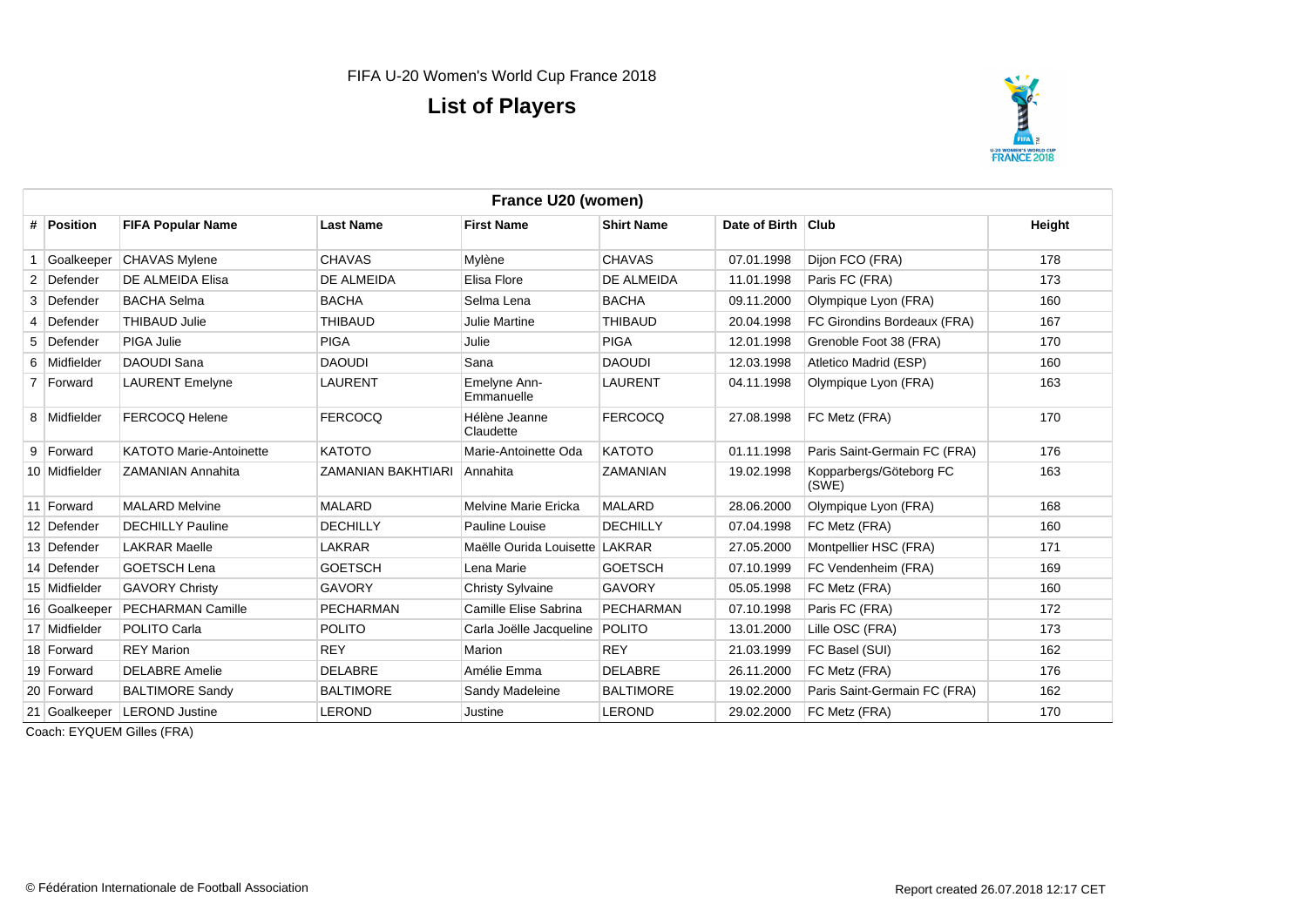

| Germany U20 (women) |                              |                   |                         |                   |                    |                              |        |  |
|---------------------|------------------------------|-------------------|-------------------------|-------------------|--------------------|------------------------------|--------|--|
| # Position          | <b>FIFA Popular Name</b>     | <b>Last Name</b>  | <b>First Name</b>       | <b>Shirt Name</b> | Date of Birth Club |                              | Height |  |
| Goalkeeper          | <b>FISCHER Vanessa</b>       | <b>FISCHER</b>    | Vanessa                 | <b>FISCHER</b>    | 18.04.1998         | 1. FFC Turbine Potsdam (GER) | 182    |  |
| 2 Midfielder        | <b>ORSCHMANN Dina</b>        | <b>ORSCHMANN</b>  | Dina Sophia             | D. ORSCHMANN      | 08.01.1998         | 1. FFC Turbine Potsdam (GER) | 166    |  |
| 3 Defender          | <b>ORSCHMANN Katja</b>       | <b>ORSCHMANN</b>  | Katja Nicola            | K. ORSCHMANN      | 08.01.1998         | 1. FFC Turbine Potsdam (GER) | 164    |  |
| 4 Defender          | <b>KLEINHERNE Sophia</b>     | <b>KLEINHERNE</b> | Sophia                  | <b>KLEINHERNE</b> | 12.04.2000         | 1. FFC Frankfurt (GER)       | 169    |  |
| 5 Defender          | PAWOLLEK Tanja               | <b>PAWOLLEK</b>   | Tanja                   | <b>PAWOLLEK</b>   | 18.01.1999         | 1. FFC Frankfurt (GER)       | 170    |  |
| 6 Midfielder        | MINGE Janina                 | <b>MINGE</b>      | Janina Madeleine        | <b>MINGE</b>      | 11.06.1999         | SC Freiburg (GER)            | 170    |  |
| 7 Midfielder        | <b>GWINN Giulia</b>          | <b>GWINN</b>      | Giulia Ronja            | <b>GWINN</b>      | 02.07.1999         | SC Freiburg (GER)            | 170    |  |
| 8 Midfielder        | FELDKAMP Jana                | <b>FELDKAMP</b>   | Jana                    | <b>FELDKAMP</b>   | 15.03.1998         | SGS Essen (GER)              | 171    |  |
| 9 Forward           | <b>SANDERS Stefanie</b>      | <b>SANDERS</b>    | Stefanie Antonia        | <b>SANDERS</b>    | 12.06.1998         | <b>UCF Knights (USA)</b>     | 178    |  |
| 10 Forward          | <b>FREIGANG Laura</b>        | <b>FREIGANG</b>   | Laura                   | <b>FREIGANG</b>   | 01.02.1998         | 1. FFC Frankfurt (GER)       | 172    |  |
| 11 Midfielder       | <b>KOEGEL Kristin</b>        | KÖGEL             | Kristin                 | KÖGEL             | 21.09.1999         | FC Bayern München (GER)      | 155    |  |
| 12 Goalkeeper       | <b>LEITZIG Janina</b>        | <b>LEITZIG</b>    | Janina                  | LEITZIG           | 16.04.1999         | TSG 1899 Hoffenheim (GER)    | 184    |  |
| 13 Defender         | <b>LINDER Sarai</b>          | <b>LINDER</b>     | Sarai                   | <b>LINDER</b>     | 26.10.1999         | TSG 1899 Hoffenheim (GER)    | 172    |  |
| 14 Defender         | <b>HECHLER Janina</b>        | <b>HECHLER</b>    | Janina                  | <b>HECHLER</b>    | 28.01.1999         | 1. FFC Frankfurt (GER)       | 174    |  |
| 15 Forward          | <b>LANGE Nina</b>            | LANGE             | Nina                    | LANGE             | 14.07.1998         | MSV Duisburg (GER)           | 169    |  |
| 16 Midfielder       | <b>GRAF Luca</b>             | <b>GRAF</b>       | Luca Maria              | <b>GRAF</b>       | 19.03.1999         | 1. FFC Turbine Potsdam (GER) | 160    |  |
| 17 Midfielder       | <b>NUESKEN Sjoeke</b>        | <b>NÜSKEN</b>     | Sioeke                  | <b>NÜSKEN</b>     | 22.01.2001         | SV Westfalia Rhynern (GER)   | 173    |  |
| 18 Forward          | <b>BUEHL Klara</b>           | <b>BÜHL</b>       | Klara Gabriele          | <b>BÜHL</b>       | 07.12.2000         | SC Freiburg (GER)            | 172    |  |
| 19 Forward          | <b>RIEKE Annalena</b>        | <b>RIEKE</b>      | Annalena                | <b>RIEKE</b>      | 10.01.1999         | SGS Essen (GER)              | 172    |  |
| 20 Midfielder       | <b>OBERDORF Lena</b>         | <b>OBERDORF</b>   | Lena Sophie             | <b>OBERDORF</b>   | 19.12.2001         | SGS Essen (GER)              | 174    |  |
|                     | 21 Goalkeeper VOLL Charlotte | <b>VOLL</b>       | <b>Charlotte Louise</b> | <b>VOLL</b>       | 22.04.1999         | Paris Saint-Germain FC (FRA) | 175    |  |

Coach: MEINERT Maren (GER)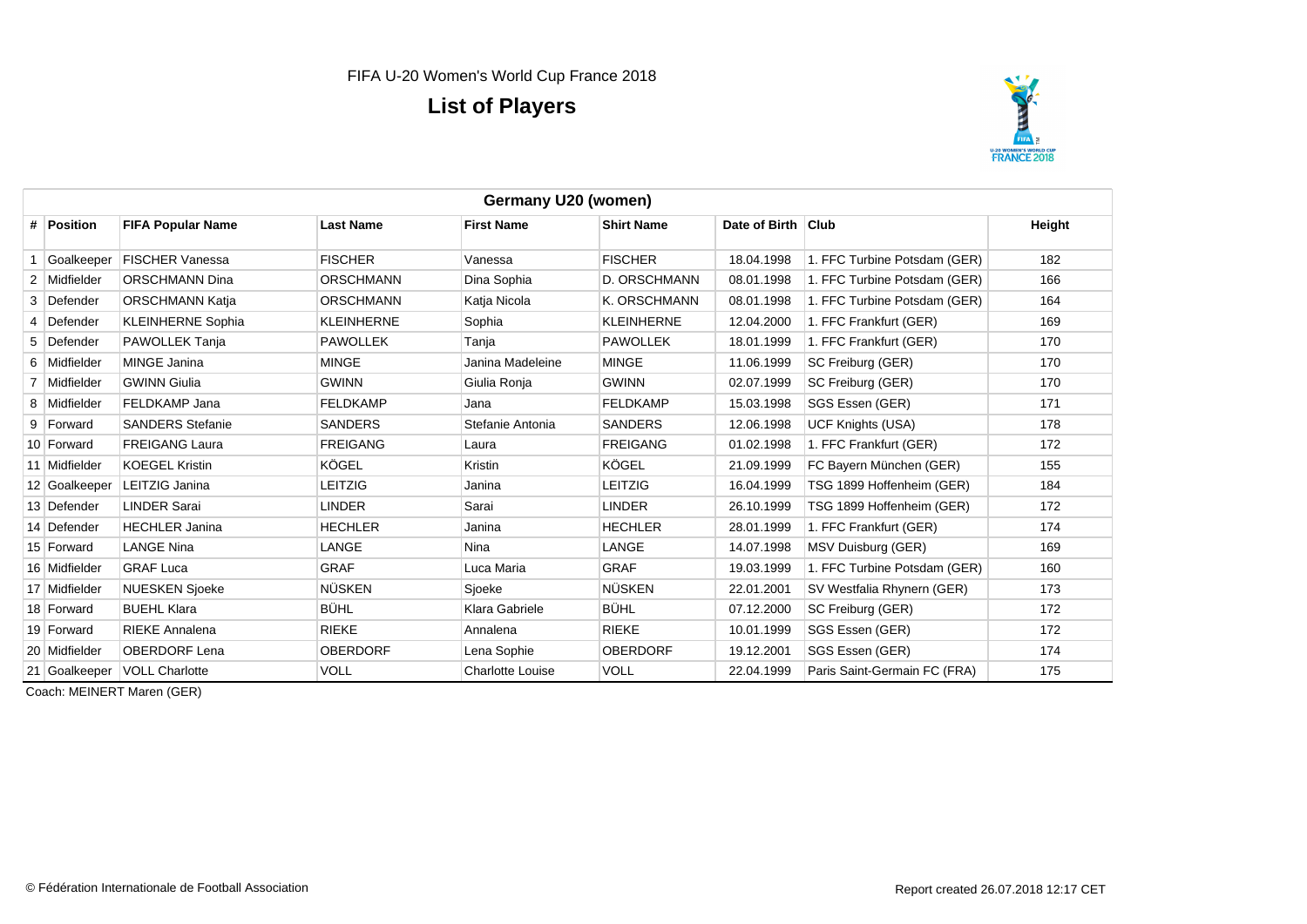

|   | Ghana U20 (women) |                           |                    |                       |                    |                    |                                     |        |  |  |
|---|-------------------|---------------------------|--------------------|-----------------------|--------------------|--------------------|-------------------------------------|--------|--|--|
|   | # Position        | <b>FIFA Popular Name</b>  | <b>Last Name</b>   | <b>First Name</b>     | <b>Shirt Name</b>  | Date of Birth Club |                                     | Height |  |  |
|   | Goalkeeper        | <b>AGYEMANG Esther</b>    | <b>AGYEMANG</b>    | Esther                | <b>AGYEMANG</b>    | 01.08.1998         | Immigration Ladies (GHA)            | 168    |  |  |
|   | 2 Defender        | <b>HAGAN Cecilia</b>      | <b>HAGAN</b>       | Cecilia               | <b>HAGAN</b>       | 07.02.2000         | Sea Lions Ladies Club FC<br>(GHA)   | 160    |  |  |
|   | 3 Forward         | <b>ANIMA Ruth</b>         | <b>ANIMA</b>       | Ruth                  | <b>ANIMA</b>       | 15.10.1998         | Fabulous Ladies FC (GHA)            | 160    |  |  |
| 4 | Defender          | <b>TWENEBOAA Justice</b>  | <b>TWENEBOAA</b>   | Justice               | <b>TWENEBOAA</b>   | 28.10.2001         | Ampem Darko Ladies (GHA)            | 164    |  |  |
|   | 5 Defender        | AMOAKO Linda              | <b>AMOAKO</b>      | Linda                 | <b>AMOAKO</b>      | 02.07.1999         | Soccer Intellectual Ladies<br>(GHA) | 161    |  |  |
|   | 6 Midfielder      | <b>ASANTEWAA Grace</b>    | <b>ASANTEWAA</b>   | Grace                 | <b>ASANTEWAA</b>   | 05.12.2000         | Ampem Darko Ladies (GHA)            | 159    |  |  |
|   | 7 Forward         | KULCHIRIE Rafia-Alhassan  | <b>KULCHIRIE</b>   | Rafia-Alhassan        | <b>KULCHIRIE</b>   | 20.12.2001         | Hasaacas Ladies FC (GHA)            | 160    |  |  |
|   | 8 Midfielder      | <b>ACHEAMPONG Grace</b>   | <b>ACHEAMPONG</b>  | Grace                 | <b>ACHEAMPONG</b>  | 06.09.2000         | Ash Town Ladies (GHA)               | 153    |  |  |
|   | 9 Forward         | OWUSU-ANSAH Sandra        | <b>OWUSU ANSAH</b> | Sandra                | <b>OWUSU ANSAH</b> | 29.01.2000         | Supreme Ladies (GHA)                | 165    |  |  |
|   | 10 Midfielder     | <b>ABAMBILA Ernestina</b> | <b>ABAMBILA</b>    | Ernestina             | <b>ABAMBILA</b>    | 30.12.1998         | N/A (Free Agent) (UNK)              | 165    |  |  |
|   | 11 Midfielder     | <b>ANOKYE Olivia</b>      | <b>ANOKYE</b>      | Olivia                | <b>ANOKYE</b>      | 01.04.2000         | Sea Lions Ladies Club FC<br>(GHA)   | 160    |  |  |
|   | 12 Defender       | <b>ANANE Belinda</b>      | <b>ANANE</b>       | Belinda               | <b>ANANE</b>       | 14.06.1998         | Fabulous Ladies FC (GHA)            | 165    |  |  |
|   | 13 Forward        | <b>OBENG Helena</b>       | <b>OBENG</b>       | Helena                | <b>OBENG</b>       | 13.10.1998         | Ash Town Ladies (GHA)               | 165    |  |  |
|   | 14 Defender       | <b>ASUAKO Philicity</b>   | <b>ASUAKO</b>      | Philicity             | <b>ASUAKO</b>      | 25.12.1999         | Samaria Ladies (GHA)                | 140    |  |  |
|   | 15 Forward        | PETERSON-KUNDOK Patience  | PETERSON-KUNDOK    | Patience              | <b>KUNDOK</b>      | 29.09.2001         | Ampem Darko Ladies (GHA)            | 163    |  |  |
|   | 16 Goalkeeper     | <b>ANNAN Martha</b>       | <b>ANNAN</b>       | Martha Koffie         | <b>ANNAN</b>       | 02.11.1999         | Sea Lions Ladies Club FC<br>(GHA)   | 160    |  |  |
|   | 17 Defender       | <b>BADU Evelyn</b>        | <b>BADU</b>        | Evelyn                | <b>BADU</b>        | 11.09.2002         | Hasaacas Ladies FC (GHA)            | 158    |  |  |
|   | 18 Defender       | <b>AGBOMADZI Shine</b>    | <b>AGBOMAZDI</b>   | <b>Blessing Shine</b> | <b>SHINE</b>       | 11.06.2001         | Sea Lions Ladies Club FC<br>(GHA)   | 160    |  |  |
|   | 19 Defender       | <b>ASAMOAH Joyce</b>      | <b>ASAMOAH</b>     | Joyce                 | <b>ASAMOAH</b>     | 14.09.2000         | Fabulous Ladies FC (GHA)            | 160    |  |  |
|   | 20 Midfielder     | <b>AGYEMANG Adu</b>       | <b>AGYEMANG</b>    | Kate Adu              | <b>AGYEMANG</b>    | 10.01.1998         | Ash Town Ladies (GHA)               | 164    |  |  |
|   | 21 Goalkeeper     | McCARTHY Kerrie           | <b>MCCARTHY</b>    | Kerrie                | <b>MCCARTHY</b>    | 22.10.2000         | Sport Academy (GHA)                 | 159    |  |  |

Coach: BASIGI Yussif (GHA)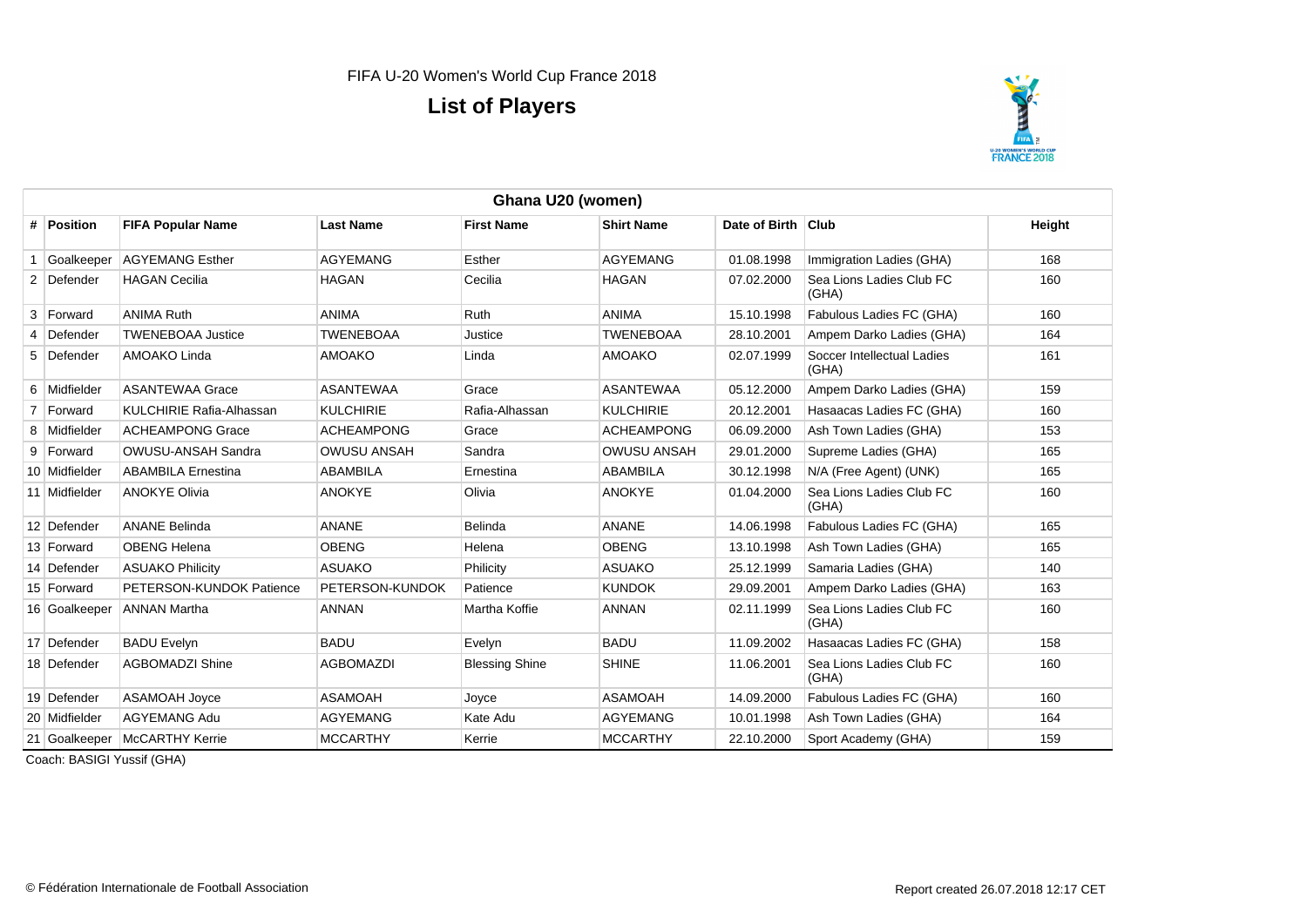

| Haiti U20 (women) |                              |                    |                               |                    |                    |                        |        |  |  |
|-------------------|------------------------------|--------------------|-------------------------------|--------------------|--------------------|------------------------|--------|--|--|
| # Position        | <b>FIFA Popular Name</b>     | <b>Last Name</b>   | <b>First Name</b>             | <b>Shirt Name</b>  | Date of Birth Club |                        | Height |  |  |
| Goalkeeper        | <b>THEUS Kerly</b>           | THEUS              | Kerly                         | <b>THEUS</b>       | 07.01.1999         | N/A (Free Agent) (UNK) | 165    |  |  |
| 2 Defender        | <b>MATHURIN Ruthny</b>       | <b>MATHURIN</b>    | Ruthny                        | <b>MATHURIN</b>    | 14.01.2001         | N/A (Free Agent) (UNK) | 147    |  |  |
| 3 Defender        | <b>NORTHE Napthalie</b>      | <b>NORTHE</b>      | Napthalie                     | <b>NORTHE</b>      | 21.01.1999         | N/A (Free Agent) (UNK) | 147    |  |  |
| 4 Defender        | <b>CHARLES</b> Emeline       | <b>CHARLES</b>     | Emeline                       | <b>CHARLES</b>     | 27.10.1999         | N/A (Free Agent) (UNK) | 164    |  |  |
| 5 Defender        | <b>DARIUS Danielle</b>       | <b>DARIUS</b>      | Danielle                      | <b>DARIUS</b>      | 03.03.1998         | N/A (Free Agent) (UNK) | 145    |  |  |
| 6 Defender        | JOSEPH Dougenie              | <b>JOSEPH</b>      | Dougenie Tabita Kerbie JOSEPH |                    | 13.09.2003         | N/A (Free Agent) (UNK) | 145    |  |  |
| 7 Midfielder      | <b>DACIUS Melissa</b>        | <b>DACIUS</b>      | Melissa Shelsie               | <b>DACIUS</b>      | 24.05.1999         | N/A (Free Agent) (UNK) | 157    |  |  |
| 8 Midfielder      | NICOLAS Nelourde             | <b>NICOLAS</b>     | Nelourde                      | <b>NICOLAS</b>     | 26.07.1999         | N/A (Free Agent) (UNK) | 139    |  |  |
| 9 Forward         | <b>JEUDY Sherly</b>          | JEUDY              | Sherly                        | <b>JEUDY</b>       | 13.10.1998         | N/A (Free Agent) (UNK) | 165    |  |  |
| 10 Forward        | <b>MONDESIR Nerilia</b>      | <b>MONDÉSIR</b>    | Nérilia                       | <b>MONDESIR</b>    | 17.01.1999         | Montpellier HSC (FRA)  | 157    |  |  |
| 11 Forward        | <b>ELOISSAINT Roseline</b>   | <b>ELOISSAINT</b>  | Roseline                      | <b>ELOISSAINT</b>  | 20.02.1999         | N/A (Free Agent) (UNK) | 161    |  |  |
| 12 Goalkeeper     | <b>CLERMEUS Naphtaline</b>   | <b>CLERMEUS</b>    | Naphtaline                    | <b>CLERMEUS</b>    | 01.08.1998         | N/A (Free Agent) (UNK) | 169    |  |  |
| 13 Defender       | <b>JEAN Rosianne</b>         | <b>JEAN</b>        | Rosianne                      | <b>JEAN</b>        | 24.11.1999         | N/A (Free Agent) (UNK) | 147    |  |  |
| 14 Defender       | <b>CAREMUS Rachelle</b>      | <b>CAREMUS</b>     | Rachelle                      | <b>CAREMUS</b>     | 03.02.2003         | N/A (Free Agent) (UNK) | 135    |  |  |
| 15 Midfielder     | <b>ETIENNE Danielle</b>      | <b>ETIENNE</b>     | Danielle Monique              | <b>ETIENNE</b>     | 16.01.2001         | N/A (Free Agent) (UNK) | 157    |  |  |
| 16 Defender       | PIERRE JEROME Milan          | PIERRE JEROME      | <b>Milan Raquel</b>           | PIERRE JEROME      | 23.04.2002         | N/A (Free Agent) (UNK) | 147    |  |  |
| 17 Forward        | <b>SAINT FELIX Mikerline</b> | <b>SAINT FELIX</b> | Mikerline                     | <b>SAINT FELIX</b> | 18.11.1999         | N/A (Free Agent) (UNK) | 164    |  |  |
| 18 Midfielder     | <b>DUMONAY Melchie</b>       | <b>DUMONAY</b>     | <b>Melchie Daelle</b>         | <b>DUMONAY</b>     | 17.08.2003         | N/A (Free Agent) (UNK) | 137    |  |  |
| 19 Midfielder     | <b>GUSTAVE Angeline</b>      | <b>GUSTAVE</b>     | Angeline                      | <b>GUSTAVE</b>     | 30.01.2001         | N/A (Free Agent) (UNK) | 145    |  |  |
| 20 Midfielder     | <b>JEAN THOMAS Dolores</b>   | <b>JEAN THOMAS</b> | <b>Dolores</b>                | <b>JEAN THOMAS</b> | 16.05.1999         | N/A (Free Agent) (UNK) | 158    |  |  |
| 21 Goalkeeper     | <b>FLEURIOT Madelina</b>     | <b>FLEURIOT</b>    | Madelina                      | <b>FLEURIOT</b>    | 28.10.2003         | N/A (Free Agent) (UNK) | 147    |  |  |

Coach: COLLAT Marc (FRA)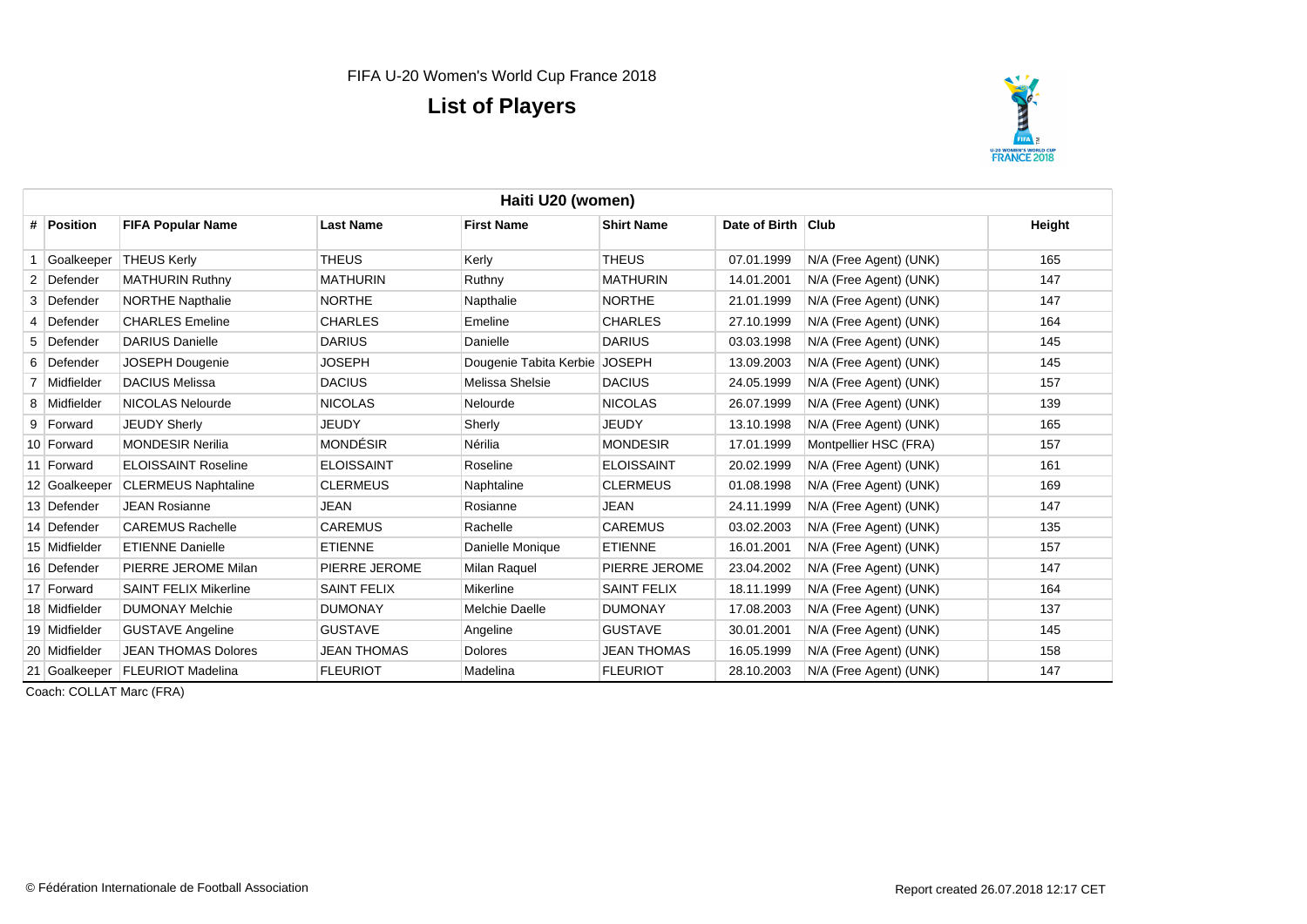

|   | Japan U20 (women) |                                |                  |                   |                   |                    |                                                  |        |  |  |
|---|-------------------|--------------------------------|------------------|-------------------|-------------------|--------------------|--------------------------------------------------|--------|--|--|
|   | # Position        | <b>FIFA Popular Name</b>       | <b>Last Name</b> | <b>First Name</b> | <b>Shirt Name</b> | Date of Birth Club |                                                  | Height |  |  |
|   | Goalkeeper        | SUZUKI Aguri                   | <b>SUZUKI</b>    | Aguri             | A.SUZUKI          | 13.10.1998         | Vegalta Sendai Ladies (JPN)                      | 171    |  |  |
|   | 2 Defender        | ONO Nana                       | <b>ONO</b>       | Nana              | <b>ONO</b>        | 01.05.1999         | Kanagawa University (JPN)                        | 170    |  |  |
| 3 | Defender          | <b>TAKAHIRA Mivu</b>           | <b>TAKAHIRA</b>  | Miyu              | <b>TAKAHIRA</b>   | 04.11.1999         | Vegalta Sendai Ladies (JPN)                      | 166    |  |  |
|   | 4 Defender        | <b>MINAMI Moeka</b>            | <b>MINAMI</b>    | Moeka             | <b>MINAMI</b>     | 07.12.1998         | <b>Urawa Red Diamonds Ladies</b><br>(JPN)        | 171    |  |  |
|   | 5 Defender        | <b>USHIJIMA Riko</b>           | <b>USHIJIMA</b>  | Riko              | <b>USHIJIMA</b>   | 12.12.1999         | <b>INAC Kobe Leonessa (JPN)</b>                  | 158    |  |  |
|   | 6 Defender        | <b>TAKAHASHI Hana</b>          | <b>TAKAHASHI</b> | Hana              | <b>TAKAHASHI</b>  | 19.02.2000         | <b>Urawa Red Diamonds Ladies</b><br>(JPN)        | 168    |  |  |
|   | 7 Midfielder      | <b>HAYASHI Honoka</b>          | <b>HAYASHI</b>   | Honoka            | <b>HAYASHI</b>    | 19.05.1998         | Cerezo Osaka Sakai Ladies<br>(JPN)               | 157    |  |  |
|   | 8 Midfielder      | <b>FUKUTA Yui</b>              | <b>FUKUTA</b>    | Yui               | <b>FUKUTA</b>     | 20.05.1998         | <b>INAC Kobe Leonessa (JPN)</b>                  | 163    |  |  |
| 9 | Midfielder        | MIYAZAWA Hinata                | <b>MIYAZAWA</b>  | Hinata            | <b>MIYAZAWA</b>   | 28.11.1999         | NTV Beleza (JPN)                                 | 160    |  |  |
|   | 10 Midfielder     | <b>NAGANO Fuka</b>             | <b>NAGANO</b>    | Fuka              | <b>NAGANO</b>     | 09.03.1999         | Hyundai Steel Red Angels<br>(KOR)                | 159    |  |  |
|   | 11 Forward        | <b>TAKARADA Saori</b>          | <b>TAKARADA</b>  | Saori             | <b>TAKARADA</b>   | 27.12.1999         | Cerezo Osaka Sakai Ladies<br>(JPN)               | 168    |  |  |
|   | 12 Midfielder     | <b>IMAI Yurina</b>             | <b>IMAI</b>      | Yurina            | <b>IMAI</b>       | 20.02.1998         | Nittaidai Fields Yokohama<br>(JPN)               | 160    |  |  |
|   | 13 Midfielder     | <b>MIYAGAWA Asato</b>          | <b>MIYAGAWA</b>  | Asato             | <b>MIYAGAWA</b>   | 24.02.1998         | NTV Beleza (JPN)                                 | 160    |  |  |
|   | 14 Forward        | <b>MURAOKA Mami</b>            | <b>MURAOKA</b>   | Mami              | <b>MURAOKA</b>    | 11.03.1998         | Orca Kamogawa FC (JPN)                           | 166    |  |  |
|   | 15 Midfielder     | <b>SATO Mizuka</b>             | <b>SATO</b>      | Mizuka            | <b>SATO</b>       | 19.09.1998         | <b>JEF United Ichihara Chiba</b><br>Ladies (JPN) | 158    |  |  |
|   | 16 Forward        | <b>KONO Fuka</b>               | <b>KONO</b>      | Fuka              | <b>KONO</b>       | 15.01.1998         | Nittaidai Fields Yokohama<br>(JPN)               | 154    |  |  |
|   | 17 Defender       | <b>KITAMURA Nanami</b>         | <b>KITAMURA</b>  | Nanami            | <b>KITAMURA</b>   | 25.11.1999         | Cerezo Osaka Sakai Ladies<br>(JPN)               | 160    |  |  |
|   |                   | 18 Goalkeeper STAMBAUGH Hannah | <b>STAMBAUGH</b> | Hannah            | <b>STAMBAUGH</b>  | 24.12.1998         | <b>INAC Kobe Leonessa (JPN)</b>                  | 175    |  |  |
|   | 19 Forward        | <b>UEKI Riko</b>               | UEKI             | Riko              | <b>UEKI</b>       | 30.07.1999         | NTV Beleza (JPN)                                 | 162    |  |  |
|   | 20 Midfielder     | <b>ENDO Jun</b>                | <b>ENDO</b>      | Jun               | <b>ENDO</b>       | 24.05.2000         | JFA Academy Fukushima (JPN)                      | 166    |  |  |
|   |                   | 21 Goalkeeper FUKUTA Mai       | <b>FUKUTA</b>    | Mai               | <b>M.FUKUTA</b>   | 20.05.1998         | Nittaidai Fields Yokohama<br>(JPN)               | 168    |  |  |

Coach: IKEDA Futoshi (JPN)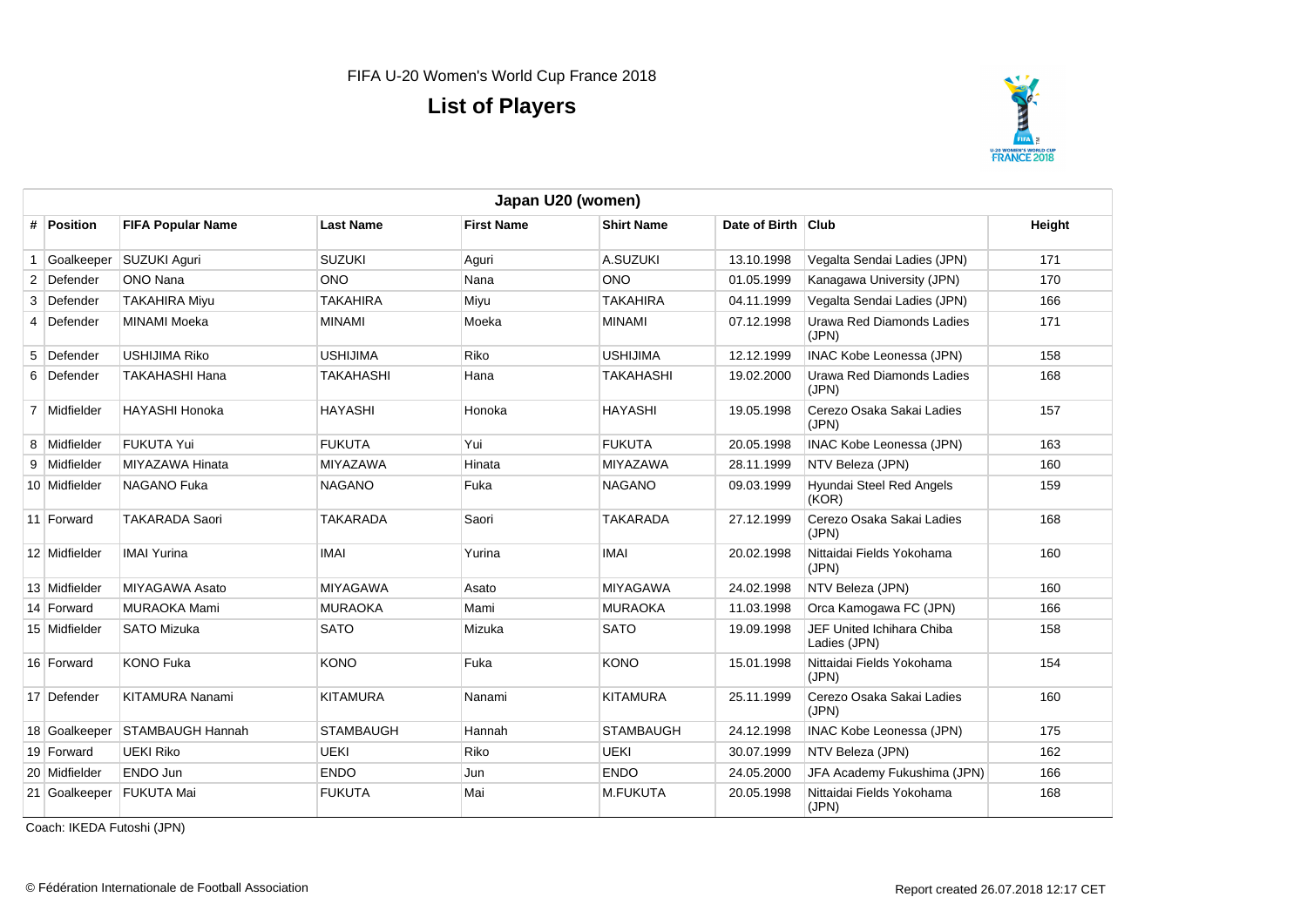

|   | Korea DPR U20 (women) |                           |                  |                   |                     |                    |                                                  |        |  |  |
|---|-----------------------|---------------------------|------------------|-------------------|---------------------|--------------------|--------------------------------------------------|--------|--|--|
|   | # Position            | <b>FIFA Popular Name</b>  | <b>Last Name</b> | <b>First Name</b> | <b>Shirt Name</b>   | Date of Birth Club |                                                  | Height |  |  |
|   | Goalkeeper            | <b>OK Kum Ju</b>          | OK               | Kum Ju            | O. KUM JU           | 05.05.1999         | Naegoyhyang SC (PRK)                             | 172    |  |  |
|   | 2 Midfielder          | AN Kuk Hyang              | AN               | Kuk Hyang         | A.KUK HYANG         | 25.03.2001         | April 25 SC (PRK)                                | 168    |  |  |
| 3 | Defender              | RYANG Ryong Mi            | <b>RYANG</b>     | Ryong Mi          | <b>R.RYONG MI</b>   | 20.06.1998         | Sobaeksu SC (PRK)                                | 166    |  |  |
|   | Defender              | SIN Jong Hyang            | <b>SIN</b>       | Jong Hyang        | <b>S.JONG HYANG</b> | 25.01.1999         | Rimyongsu SC (PRK)                               | 165    |  |  |
|   | 5 Defender            | RI Kum Hyang              | <b>RI</b>        | Kum Hyang         | R.KUM HYANG         | 22.04.2001         | Naegoyhyang SC (PRK)                             | 168    |  |  |
|   | 6 Defender            | RI Chun Gyong             | RI               | Chun Gyong        | <b>R.CHUN GYONG</b> | 23.10.1999         | Pyongyang City SC (PRK)                          | 160    |  |  |
|   | Forward               | JA Un Yong                | <b>JA</b>        | Un Yong           | J. UN YONG          | 11.08.2001         | April 25 SC (PRK)                                | 164    |  |  |
|   | 8 Midfielder          | PANG Un Sim               | <b>PANG</b>      | Un Sim            | P.UN SIM            | 29.06.2001         | Naegoyhyang SC (PRK)                             | 168    |  |  |
|   | 9 Midfielder          | KIM Pom Ui                | <b>KIM</b>       | Pom Ui            | K.POM UI            | 02.02.1999         | Sobaeksu SC (PRK)                                | 166    |  |  |
|   | 10 Forward            | KIM Kyong Yong            | <b>KIM</b>       | Kyong Yong        | <b>K.KYONG YONG</b> | 02.01.2002         | Naegoyhyang SC (PRK)                             | 163    |  |  |
|   | 11 Forward            | SON Sun Im                | SON              | Sun Im            | S.SUN IM            | 09.09.1998         | Wolmido SC (PRK)                                 | 164    |  |  |
|   | 12 Midfielder         | KO Kyong Hui              | KO               | Kyong Hui         | <b>K.KYONG HUI</b>  | 03.09.2001         | Ryomyong SC (PRK)                                | 163    |  |  |
|   | 13 Midfielder         | AN Myong Song             | AN               | Myong Song        | A.MYONG SONG        | 16.08.2001         | Amrokgang SC (PRK)                               | 167    |  |  |
|   | 14 Defender           | RI Yong Mi                | RI               | Yong Mi           | R.YONG MI           | 26.01.2000         | Naegoyhyang SC (PRK)                             | 165    |  |  |
|   | 15 Midfielder         | AN Song Ok                | AN               | Song Ok           | A.SONG OK           | 16.03.1998         | April 25 SC (PRK)                                | 164    |  |  |
|   | 16 Forward            | <b>JANG Suk Yong</b>      | <b>JANG</b>      | Suk Yong          | <b>J.SUK YONG</b>   | 01.08.1999         | Amrokgang SC (PRK)                               | 160    |  |  |
|   | 17 Forward            | RI Hak                    | RI               | Hak               | R.HAK               | 12.06.2002         | Pyongyang International<br>Football School (PRK) | 162    |  |  |
|   | 18 Goalkeeper         | <b>KIM Yong Sun</b>       | <b>KIM</b>       | Yong Sun          | <b>K.YONG SUN</b>   | 02.03.1998         | April 25 SC (PRK)                                | 170    |  |  |
|   | 19 Defender           | RI Pom Hyang              | RI               | Pom Hyang         | R.POM HYANG         | 08.06.1999         | Pyongyang City SC (PRK)                          | 159    |  |  |
|   | 20 Midfielder         | CHOE Kum Ok               | <b>CHOE</b>      | Kum Ok            | C.KUM OK            | 23.02.2002         | Naegoyhyang SC (PRK)                             | 170    |  |  |
|   |                       | 21 Goalkeeper RI Jong Sim | RI               | Jong Sim          | <b>R.JONG SIM</b>   | 12.04.2001         | Amrokgang SC (PRK)                               | 171    |  |  |

Coach: HWANG Yong Bong (PRK)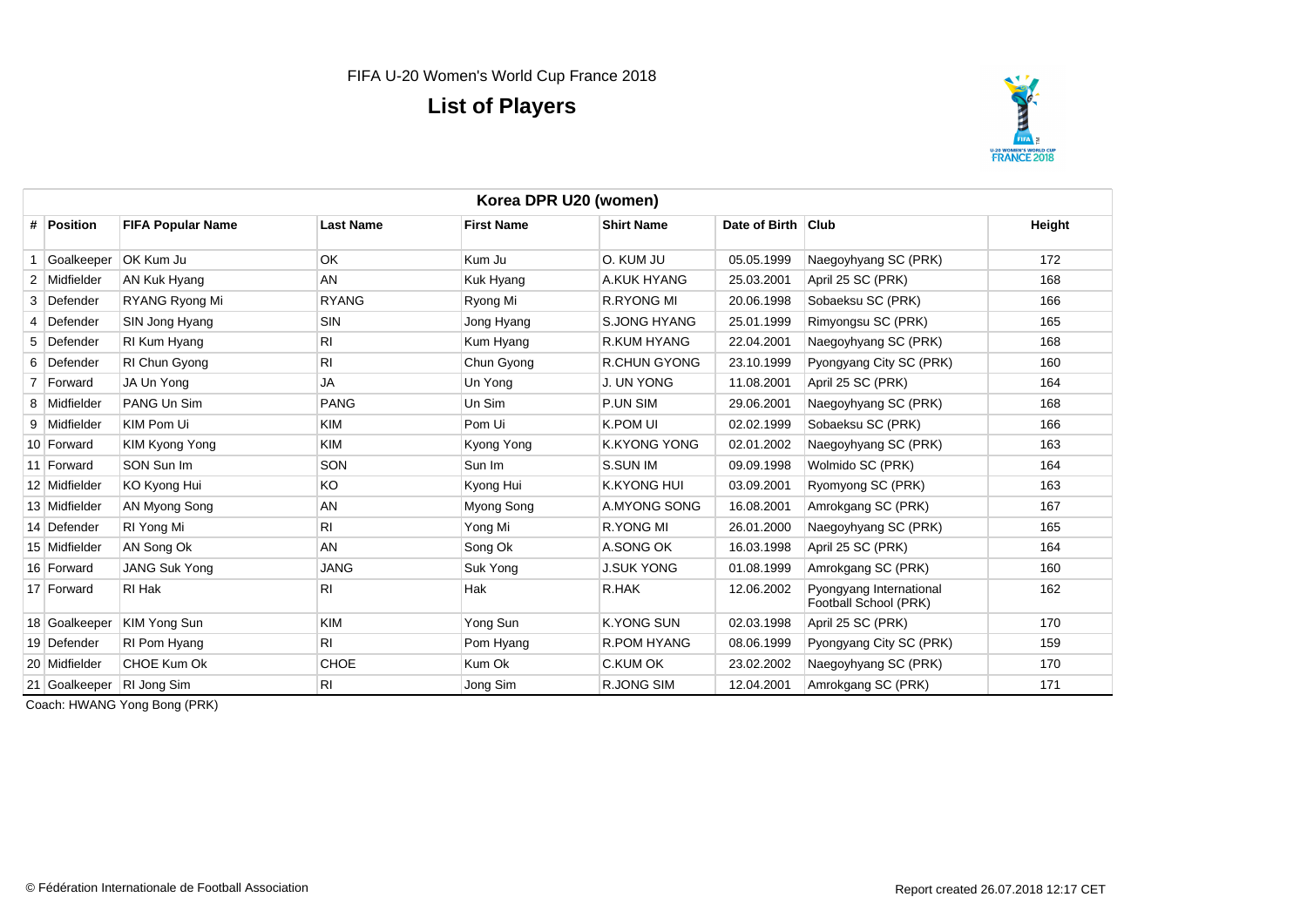

| <b>Mexico U20 (women)</b> |                             |                                        |                    |                   |                    |                                            |        |  |  |  |
|---------------------------|-----------------------------|----------------------------------------|--------------------|-------------------|--------------------|--------------------------------------------|--------|--|--|--|
| # Position                | <b>FIFA Popular Name</b>    | <b>Last Name</b>                       | <b>First Name</b>  | <b>Shirt Name</b> | Date of Birth Club |                                            | Height |  |  |  |
| Goalkeeper                | <b>ALVARADO Emily</b>       | ALVARADO NATIVIDAD Emily Sofia         |                    | E. ALVARADO       | 09.06.1998         | <b>Texas Christian University</b><br>(USA) | 180    |  |  |  |
| 2 Defender                | SOTO Ashley                 | <b>SOTO</b>                            | Ashley Lauren      | A. SOTO           | 30.12.1999         | University of Southern<br>California (USA) | 161    |  |  |  |
| 3 Defender                | <b>GARCIA Miriam</b>        | <b>GARCIA MUÑOZ</b>                    | Miriam Vanessa     | M. GARCÍA         | 14.02.1998         | CD Guadalajara (MEX)                       | 169    |  |  |  |
| 4 Defender                | RODRIGUEZ Kimberly          | RODRÍGUEZ CUBERO                       | Kimberly Vanessa   | K. RODRÍGUEZ      | 26.03.1999         | Oklahoma State University<br>(USA)         | 168    |  |  |  |
| 5 Defender                | LOPEZ Jimena                | LÓPEZ FUENTES                          | Jimena             | J. LÓPEZ          | 30.01.1999         | Texas A&M University (USA)                 | 171    |  |  |  |
| 6 Midfielder              | <b>REYES Maricarmen</b>     | REYES ZÁRATE                           | Maricarmen         | M. REYES          | 23.04.2000         | <b>UCLA (USA)</b>                          | 167    |  |  |  |
| 7 Midfielder              | <b>CRUZ Belen</b>           | <b>CRUZ ARZATE</b>                     | Belén De Jesús     | <b>B. CRUZ</b>    | 07.11.1998         | Tigres UANL (MEX)                          | 162    |  |  |  |
| 8 Midfielder              | <b>DELGADO Alexia</b>       | DELGADO ALVARADO                       | Alexia Fernanda    | A. DELGADO        | 09.12.1999         | Arizona State (USA)                        | 164    |  |  |  |
| 9 Forward                 | <b>ESPINOSA Daniela</b>     | <b>ESPINOSA ARCE</b>                   | Daniela            | D. ESPINOSA       | 13.07.1999         | Club América (MEX)                         | 167    |  |  |  |
| 10 Forward                | <b>MARTINEZ Katty</b>       | <b>MARTINEZ ABAD</b>                   | Katty              | K. MARTÍNEZ       | 14.03.1998         | Tigres UANL (MEX)                          | 162    |  |  |  |
| 11 Midfielder             | <b>OVALLE</b> Jacqueline    | <b>OVALLE MUÑOZ</b>                    | Lizbeth Jacqueline | J. OVALLE         | 19.10.1999         | Tigres UANL (MEX)                          | 162    |  |  |  |
| 12 Goalkeeper             | <b>TOLEDO Wendy</b>         | <b>TOLEDO BARROSO</b>                  | Wendy Estefani     | W. TOLEDO         | 13.09.2000         | Santos Laguna (MEX)                        | 179    |  |  |  |
| 13 Defender               | <b>DIAZ Karen</b>           | DÍAZ SÁNCHEZ                           | Karen Alejandra    | K. DÍAZ           | 02.08.1998         | CF Pachuca (MEX)                           | 167    |  |  |  |
| 14 Midfielder             | <b>VILLEGAS Mia</b>         | <b>VILLEGAS KELLEY</b>                 | Mia Jasmine        | M. VILLEGAS       | 31.05.2000         | University San Francisco (USA)             | 170    |  |  |  |
| 15 Defender               | <b>PALOMO Athalie</b>       | PALOMO CARRANZA                        | Athalie Mckenzie   | A. PALOMO         | 07.09.2000         | FC Dallas (USA)                            | 158    |  |  |  |
| 16 Midfielder             | <b>HERNANDEZ Andrea</b>     | <b>HERNÁNDEZ</b><br><b>BUENOSAIRES</b> | Andrea             | A. HERNÁNDEZ      | 20.01.1998         | Deportivo Toluca FC (MEX)                  | 161    |  |  |  |
| 17 Defender               | <b>VILLARREAL Natalia</b>   | <b>VILLARREAL PARDO</b>                | Natalia            | N. VILLARREAL     | 19.03.1998         | Tigres UANL (MEX)                          | 157    |  |  |  |
| 18 Forward                | SALAZAR Viridiana           | <b>SALAZAR SUASTE</b>                  | Esbeydi Viridiana  | V. SALAZAR        | 02.01.1998         | CF Pachuca (MEX)                           | 159    |  |  |  |
| 19 Forward                | <b>JUAREZ Gabriela</b>      | <b>JUÁREZ SMITH</b>                    | Venicia Gabriela   | G. JUÁREZ         | 13.04.2000         | Princeton University (USA)                 | 173    |  |  |  |
| 20 Goalkeeper             | <b>AGUIRRE Zoe</b>          | AGUIRRE FITZGERALD Zoe Ree             |                    | Z. AGUIRRE        | 03.10.2000         | Eastern Kentucky University<br>(USA)       | 174    |  |  |  |
| 21 Midfielder             | <b>HERNANDEZ Montserrat</b> | HERNÁNDEZ GARCÍA                       | Dorian Montserrat  | M. HERNÁNDEZ      | 26.06.1999         | Club América (MEX)                         | 166    |  |  |  |

Coach: CUELLAR Christopher (USA)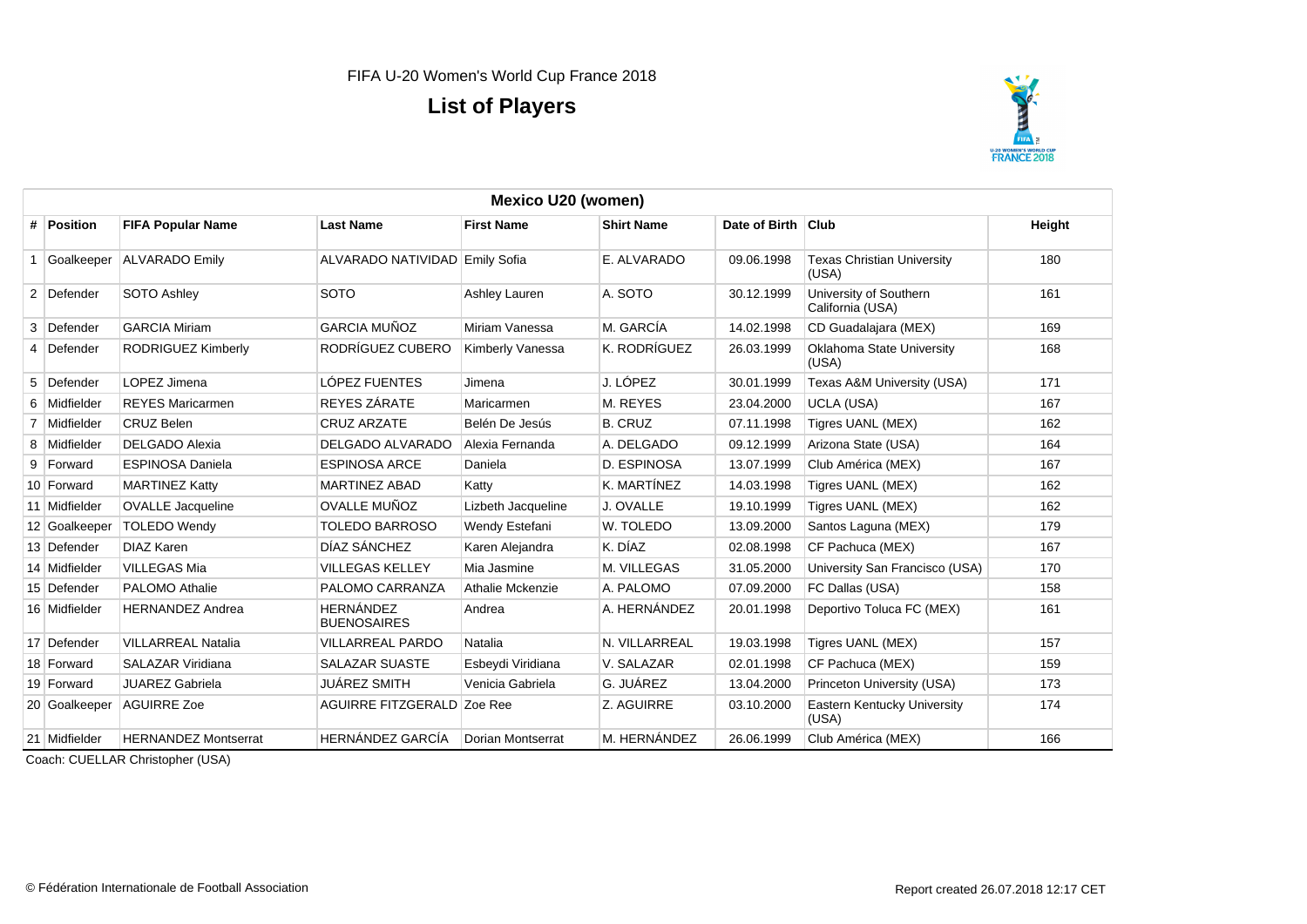

|   | Netherlands U20 (women) |                               |                      |                              |                                  |                    |                         |        |  |  |
|---|-------------------------|-------------------------------|----------------------|------------------------------|----------------------------------|--------------------|-------------------------|--------|--|--|
|   | # Position              | <b>FIFA Popular Name</b>      | <b>Last Name</b>     | <b>First Name</b>            | <b>Shirt Name</b>                | Date of Birth Club |                         | Height |  |  |
|   | Goalkeeper              | KOP Lize                      | <b>KOP</b>           | Lize                         | <b>KOP</b>                       | 17.03.1998         | AFC Ajax (NED)          | 175    |  |  |
|   | 2 Defender              | DUPPEN Jasmijn                | <b>DUPPEN</b>        | Jasmijn Amber                | <b>DUPPEN</b>                    | 26.08.1998         | VV Alkmaar (NED)        | 174    |  |  |
|   | 3 Defender              | <b>DIJKSTRA Caitlin</b>       | <b>DIJKSTRA</b>      | Caitlin Johanna<br>Philomena | <b>DIJKSTRA</b>                  | 30.01.1999         | AFC Ajax (NED)          | 170    |  |  |
| 4 | Defender                | <b>KUILENBURG Sabine</b>      | <b>KUILENBURG</b>    | Sabine                       | <b>KUILENBURG</b>                | 12.04.1999         | ADO Den Haag (NED)      | 177    |  |  |
| 5 | Defender                | <b>NOUWEN Aniek</b>           | <b>NOUWEN</b>        | Aniek                        | <b>NOUWEN</b>                    | 09.03.1999         | PSV Eindhoven (NED)     | 174    |  |  |
| 6 | Midfielder              | VAN DEURSEN Eva               | <b>VAN DEURSEN</b>   | Eva                          | <b>VAN DEURSEN</b>               | 21.01.1999         | Arizona State (USA)     | 165    |  |  |
|   | Forward                 | <b>JANSEN Bente</b>           | JANSEN               | Bente Mayra                  | <b>JANSEN</b>                    | 28.08.1999         | FC Twente (NED)         | 179    |  |  |
|   | 8 Forward               | SABAJO Quinty                 | <b>SABAJO</b>        | Quinty Zoë Serena            | <b>SABAJO</b>                    | 01.08.1999         | SC Heerenveen (NED)     | 164    |  |  |
|   | 9 Forward               | <b>SMITS Joelle</b>           | <b>SMITS</b>         | Joëlle                       | <b>SMITS</b>                     | 07.02.2000         | FC Twente (NED)         | 169    |  |  |
|   | 10 Midfielder           | VAN DEN HEUVEL Nathalie       | VAN DEN HEUVEL       | Nathalie Isabelle            | VAN DEN HEUVEL                   | 17.06.1998         | SC Heerenveen (NED)     | 168    |  |  |
|   | 11 Forward              | <b>WEERDEN Ashleigh</b>       | <b>WEERDEN</b>       | Ashleigh Joëlle<br>Elisabeth | <b>WEERDEN</b>                   | 07.06.1999         | FC Twente (NED)         | 156    |  |  |
|   | 12 Defender             | <b>YPEMA Danique</b>          | <b>YPEMA</b>         | Dominique Nathalie           | <b>YPEMA</b>                     | 20.11.1999         | SC Heerenveen (NED)     | 176    |  |  |
|   | 13 Defender             | <b>WATERHAM Noah</b>          | <b>WATERHAM</b>      | Nóah Chinouk                 | <b>WATERHAM</b>                  | 09.04.1999         | AFC Ajax (NED)          | 172    |  |  |
|   | 14 Midfielder           | PELOVA Victoria               | <b>PELOVA</b>        | Victoria                     | <b>PELOVA</b>                    | 03.06.1999         | ADO Den Haag (NED)      | 163    |  |  |
|   | 15 Defender             | <b>DOORN Lisa</b>             | <b>DOORN</b>         | Lisa                         | <b>DOORN</b>                     | 08.12.2000         | AFC Ajax (NED)          | 183    |  |  |
|   | 16 Goalkeeper           | VAN DOMSELAAR Daphne          | <b>VAN DOMSELAAR</b> | Daphne                       | <b>VAN DOMSELAAR</b>             | 06.03.2000         | FC Twente (NED)         | 176    |  |  |
|   | 17 Forward              | PATTIWAEL Naomi               | <b>PATTIWAEL</b>     | Naomi Margaretha             | <b>PATTIWAEL</b>                 | 21.07.1998         | PSV Eindhoven (NED)     | 164    |  |  |
|   | 18 Midfielder           | VAN SCHOONHOVEN Nurija        | VAN SCHOONHOVEN      | Nurija                       | <b>VAN</b><br><b>SCHOONHOVEN</b> | 08.02.1998         | PSV Eindhoven (NED)     | 174    |  |  |
|   | 19 Forward              | <b>KALMA Fenna</b>            | <b>KALMA</b>         | Feikje Anna                  | <b>KALMA</b>                     | 21.11.1999         | SC Heerenveen (NED)     | 173    |  |  |
|   | 20 Midfielder           | VAN VELZEN Kim                | <b>VAN VELZEN</b>    | Kim Cecile                   | <b>VAN VELZEN</b>                | 19.01.1998         | SC Heerenveen (NED)     | 168    |  |  |
|   |                         | 21 Goalkeeper WEIMAR Jacintha | <b>WEIMAR</b>        | Jacintha Anouchka            | <b>WEIMAR</b>                    | 11.06.1998         | FC Bayern München (GER) | 179    |  |  |

Coach: KREEK Michel (NED)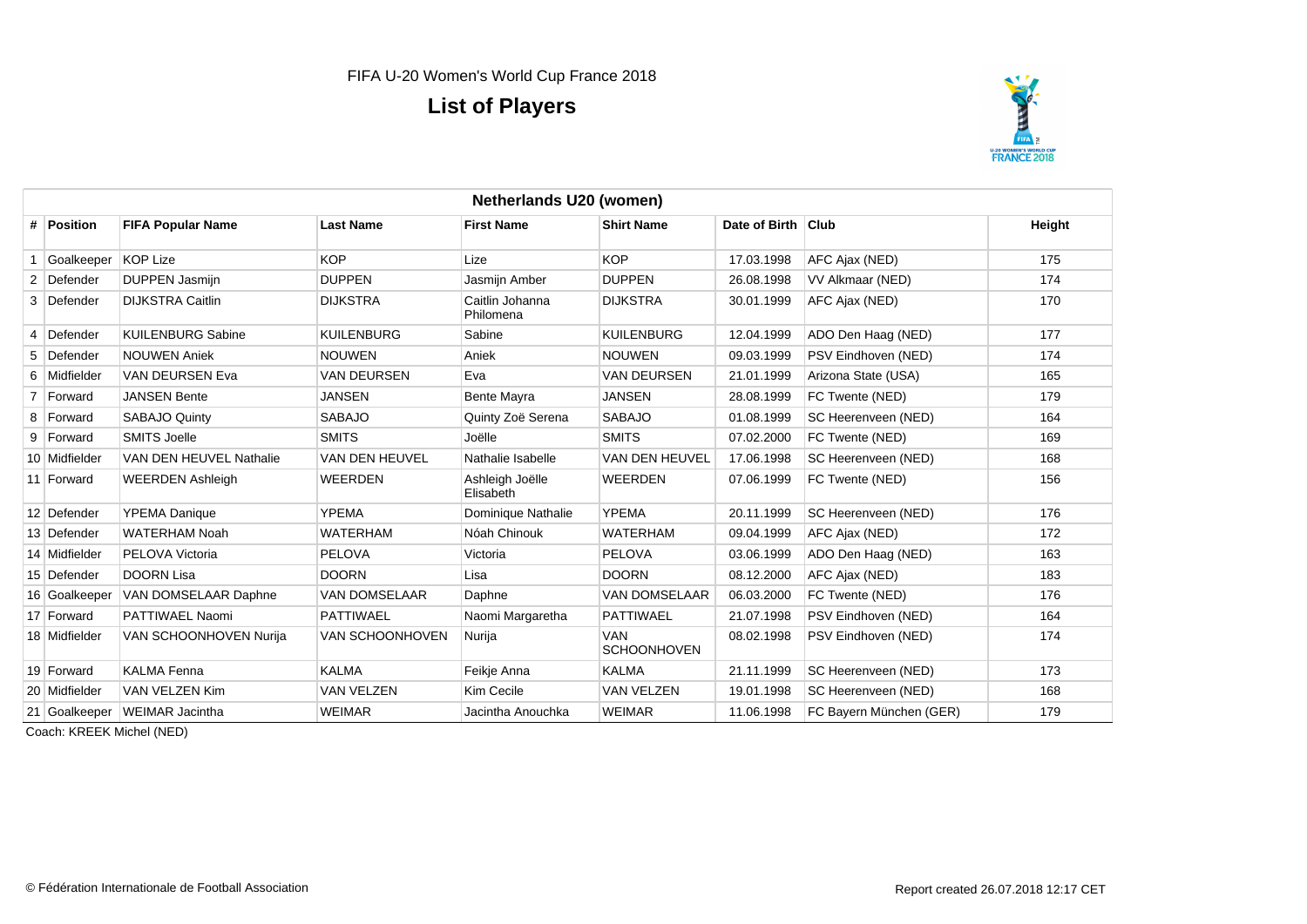

|   | New Zealand U20 (women) |                          |                    |                               |                    |                    |                                                 |        |  |  |
|---|-------------------------|--------------------------|--------------------|-------------------------------|--------------------|--------------------|-------------------------------------------------|--------|--|--|
|   | # Position              | <b>FIFA Popular Name</b> | <b>Last Name</b>   | <b>First Name</b>             | <b>Shirt Name</b>  | Date of Birth Club |                                                 | Height |  |  |
|   | Goalkeeper              | <b>LEAT Anna</b>         | LEAT               | Anna Jessica                  | LEAT               | 26.06.2001         | East Coast Bays AFC (NZL)                       | 173    |  |  |
|   | 2 Defender              | <b>MORTON Sarah</b>      | <b>MORTON</b>      | Sarah Jane Mahina-A-<br>Rangi | <b>MORTON, S</b>   | 28.08.1998         | Western Springs AFC (NZL)                       | 166    |  |  |
|   | 3 Defender              | <b>LAKE Rebecca</b>      | <b>LAKE</b>        | Rebecca Emily                 | LAKE               | 13.05.1999         | Coastal Spirit FC (NZL)                         | 173    |  |  |
| 4 | Defender                | <b>ANTON Elizabeth</b>   | <b>ANTON</b>       | <b>Elizabeth Grace</b>        | <b>ANTON</b>       | 12.12.1998         | Western Springs AFC (NZL)                       | 169    |  |  |
|   | 5 Defender              | <b>FOSTER Michaela</b>   | <b>FOSTER</b>      | Michaela Leigh                | <b>FOSTER</b>      | 09.01.1999         | Hamilton Wanderers (NZL)                        | 171    |  |  |
|   | 6 Midfielder            | <b>METTAM Nicole</b>     | <b>METTAM</b>      | Nicole Lauren                 | <b>METTAM</b>      | 07.02.2000         | Eastern Suburbs AFC (NZL)                       | 165    |  |  |
|   | 7 Midfielder            | <b>BLAKE Hannah</b>      | <b>BLAKE</b>       | Hannah Elizabeth              | <b>BLAKE</b>       | 05.05.2000         | Three Kings United SC (NZL)                     | 171    |  |  |
|   | 8 Midfielder            | <b>STEINMETZ Malia</b>   | <b>STEINMETZ</b>   | Malia Rose                    | <b>STEINMETZ</b>   | 18.01.1999         | Forrest Hill Milford United AFC<br>(NZL)        | 168    |  |  |
|   | 9 Forward               | <b>TAWHARU Sam</b>       | <b>TAWHARU</b>     | Samantha Madison              | <b>TAWHARU</b>     | 18.01.1999         | Forrest Hill Milford United AFC<br>(NZL)        | 174    |  |  |
|   | 10 Midfielder           | <b>JALE Grace</b>        | <b>JALE</b>        | Grace Joana Ella              | <b>JALE</b>        | 10.04.1999         | Eastern Suburbs AFC (NZL)                       | 176    |  |  |
|   | 11 Forward              | <b>HAND Jacqui</b>       | <b>HAND</b>        | Jacqueline Anne               | <b>HAND</b>        | 19.02.1999         | Eastern Suburbs AFC (NZL)                       | 169    |  |  |
|   | 12 Midfielder           | <b>MORTON Rose</b>       | <b>MORTON</b>      | Rose Hana                     | <b>MORTON, R</b>   | 02.05.2000         | Western Springs AFC (NZL)                       | 160    |  |  |
|   | 13 Forward              | <b>SATCHELL Paige</b>    | <b>SATCHELL</b>    | Paige Therese                 | <b>SATCHELL</b>    | 13.04.1998         | Three Kings United SC (NZL)                     | 160    |  |  |
|   | 14 Defender             | <b>BUNGE Claudia</b>     | <b>BUNGE</b>       | Claudia Mary                  | <b>BUNGE</b>       | 21.09.1999         | Glenfield Rovers AFC (NZL)                      | 173    |  |  |
|   | 15 Defender             | <b>HILL Tiana</b>        | <b>HILL</b>        | Tiana Huang                   | <b>HILL</b>        | 16.07.2000         | Claudelands Rovers FC (NZL)                     | 160    |  |  |
|   | 16 Forward              | <b>RENNIE Gabi</b>       | <b>RENNIE</b>      | Gabrielle Rose                | <b>RENNIE</b>      | 07.07.2001         | Waimakariri United (NZL)                        | 166    |  |  |
|   | 17 Forward              | <b>STEVENS Dayna</b>     | <b>STEVENS</b>     | Dayna Rae                     | <b>STEVENS</b>     | 04.07.2000         | Glenfield Rovers AFC (NZL)                      | 170    |  |  |
|   | 18 Defender             | <b>MITTENDORFF Aneka</b> | <b>MITTENDORFF</b> | Aneka Lies                    | <b>MITTENDORFF</b> | 06.08.2001         | <b>Forrest Hill Milford United AFC</b><br>(NZL) | 172    |  |  |
|   | 19 Midfielder           | JENKINS Maggie           | <b>JENKINS</b>     | Margaret Ellen                | <b>JENKINS</b>     | 14.06.2001         | Glenfield Rovers AFC (NZL)                      | 170    |  |  |
|   | 20 Goalkeeper           | <b>OLLA Nadia</b>        | OLLA               | Nadia Kelly                   | <b>OLLA</b>        | 07.02.2000         | Western Springs AFC (NZL)                       | 169    |  |  |
|   | 21 Goalkeeper FOYLE Una |                          | <b>FOYLE</b>       | Una Elizabeth                 | <b>FOYLE</b>       | 17.11.1998         | Coastal Spirit FC (NZL)                         | 182    |  |  |

Coach: TURNBULL Gareth (NZL)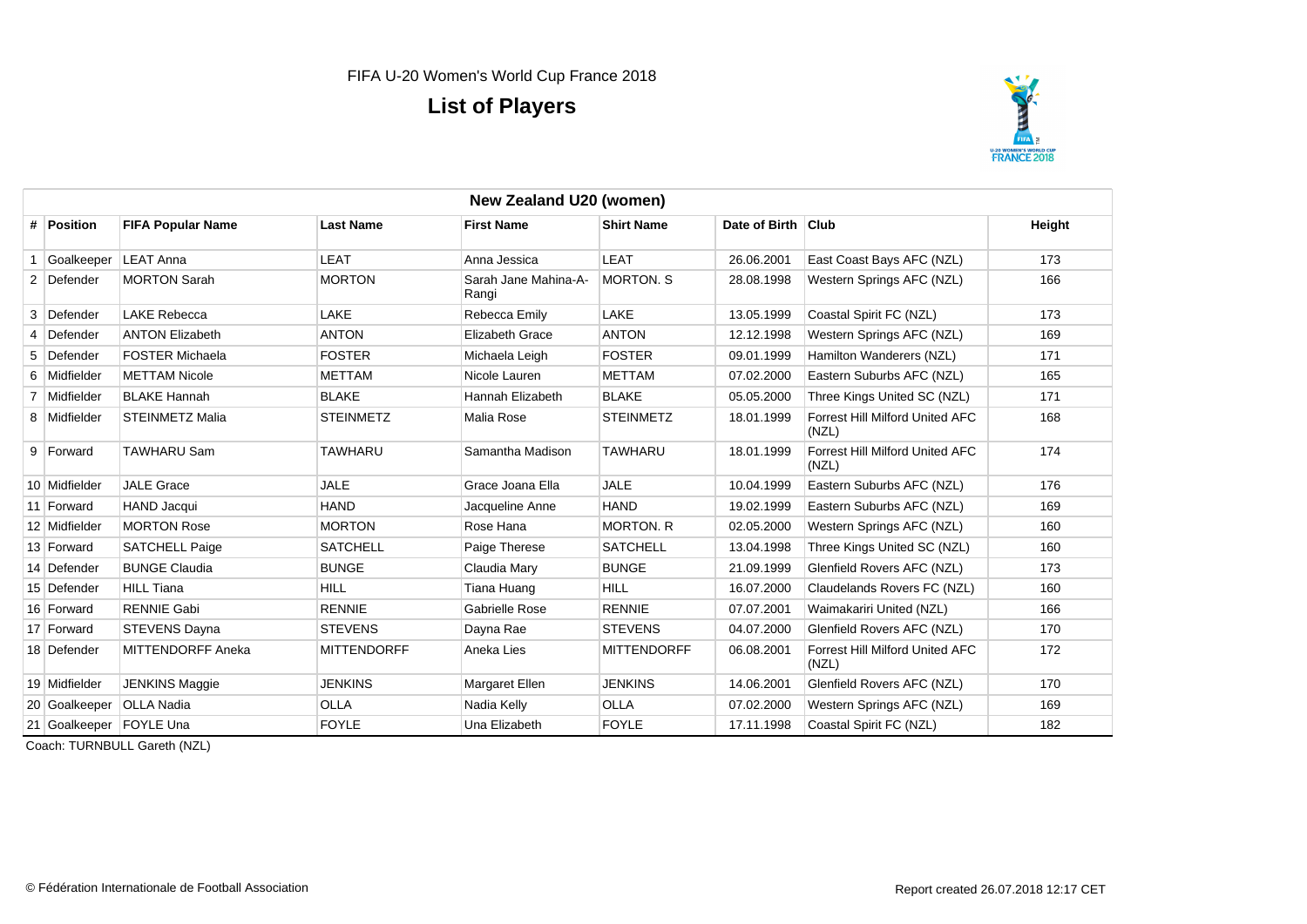

|   | Nigeria U20 (women) |                            |                   |                           |                   |                    |                            |        |
|---|---------------------|----------------------------|-------------------|---------------------------|-------------------|--------------------|----------------------------|--------|
|   | # Position          | <b>FIFA Popular Name</b>   | <b>Last Name</b>  | <b>First Name</b>         | <b>Shirt Name</b> | Date of Birth Club |                            | Height |
|   | Goalkeeper          | <b>OKEKE Onyinyechukwu</b> | <b>OKEKE</b>      | Onyinyechukwu<br>Patience | O. OKEKE          | 17.08.1998         | Edo Queens FC (NGA)        | 182    |
|   | 2 Midfielder        | <b>SAIKI Mary</b>          | <b>SAIKI</b>      | Mary Atinuke              | <b>SAIKI</b>      | 08.04.2000         | Rivers Angels FC (NGA)     | 155    |
| 3 | Defender            | <b>OGBONNA Glory</b>       | <b>OGBONNA</b>    | Glory Akumbu              | <b>OGBONNA</b>    | 25.12.1998         | Ibom Angels FC (NGA)       | 166    |
|   | 4 Midfielder        | <b>UCHEIBE Christy</b>     | <b>UCHEIBE</b>    | Christy Onyenaturuchi     | <b>UCHEIBE</b>    | 25.12.2000         | Capital City Dove FC (NGA) | 170    |
|   | 5 Defender          | <b>MONDAY Gift</b>         | <b>MONDAY</b>     | Gift Nyakno               | <b>MONDAY</b>     | 09.12.2001         | FC Robo (NGA)              | 168    |
|   | 6 Defender          | <b>FAMUDITI Oluwakemi</b>  | <b>FAMUDITI</b>   | Oluwakemi Abiodun         | <b>FAMUDITI</b>   | 16.12.1998         | Kogi Confluence FC (NGA)   | 168    |
|   | Midfielder          | <b>EFIH Peace</b>          | <b>EFIH</b>       | Peace Ewomazino           | <b>EFIH</b>       | 05.08.2000         | Edo Queens FC (NGA)        | 160    |
|   | 8 Forward           | <b>AJIBADE Rasheedat</b>   | <b>AJIBADE</b>    | Rasheedat Busayo          | <b>AJIBADE</b>    | 08.12.1999         | FC Robo (NGA)              | 160    |
|   | 9 Defender          | <b>DURU Joy</b>            | <b>DURU</b>       | Joy Ndidi                 | <b>DURU</b>       | 23.12.1999         | Nasarawa Amazons FC (NGA)  | 170    |
|   | 10 Midfielder       | <b>SAHEED Adebisi</b>      | <b>SAHEED</b>     | Adebisi Ameerat           | <b>SAHEED</b>     | 18.07.2000         | FC Robo (NGA)              | 161    |
|   | 11 Forward          | <b>AMOO Bashirat</b>       | <b>OOMA</b>       | <b>Bashirat</b>           | AMOO              | 06.06.2002         | Confluence Queens FC (NGA) | 160    |
|   | 12 Midfielder       | <b>IGBOAMALU Grace</b>     | <b>IGBOAMALU</b>  | Grace Chinyere            | <b>IGBOAMALU</b>  | 29.12.2001         | Nasarawa Amazons FC (NGA)  | 158    |
|   | 13 Defender         | OLOGBOSERE Mary            | <b>OLOGBOSERE</b> | Mary Nunumwen             | <b>OLOGBOSERE</b> | 18.05.1999         | Ibom Angels FC (NGA)       | 163    |
|   | 14 Forward          | <b>IMO Anam</b>            | <b>IMO</b>        | Anam Mary                 | <b>IMO</b>        | 30.11.2000         | Nasarawa Amazons FC (NGA)  | 159    |
|   | 15 Defender         | <b>SUNDAY Opeyemi</b>      | <b>SUNDAY</b>     | Opeyemi Anu               | <b>SUNDAY</b>     | 12.07.1999         | Sunshine Queens FC (NGA)   | 159    |
|   | 16 Goalkeeper       | NNADOZIE Chiamaka          | <b>NNADOZIE</b>   | Chiamaka Cynthia          | <b>NNADOZIE</b>   | 08.12.2000         | Rivers Angels FC (NGA)     | 175    |
|   | 17 Forward          | <b>OKEKE Chidinma</b>      | <b>OKEKE</b>      | Chidinma Nkeruka          | C. OKEKE          | 11.08.2000         | FC Robo (NGA)              | 182    |
|   | 18 Defender         | <b>EZEKIEL Blessing</b>    | <b>EZEKIEL</b>    | Blessing                  | <b>EZEKIEL</b>    | 18.02.1999         | Rivers Angels FC (NGA)     | 166    |
|   | 19 Midfielder       | <b>ODUEKE Taibat</b>       | <b>ODUEKE</b>     | Taibat Kikelomo           | <b>ODUEKE</b>     | 07.03.1999         | Edo Queens FC (NGA)        | 166    |
|   | 20 Forward          | <b>BELLO Aishat</b>        | <b>BELLO</b>      | Aishat Chunene            | <b>BELLO</b>      | 25.12.2000         | Nasarawa Amazons FC (NGA)  | 169    |
|   | 21 Goalkeeper       | <b>AKAREKOR Rita</b>       | <b>AKAREKOR</b>   | Rita                      | <b>AKAREKOR</b>   | 13.02.2001         | Sunshine Queens FC (NGA)   | 172    |

Coach: MUSA Christopher (NGA)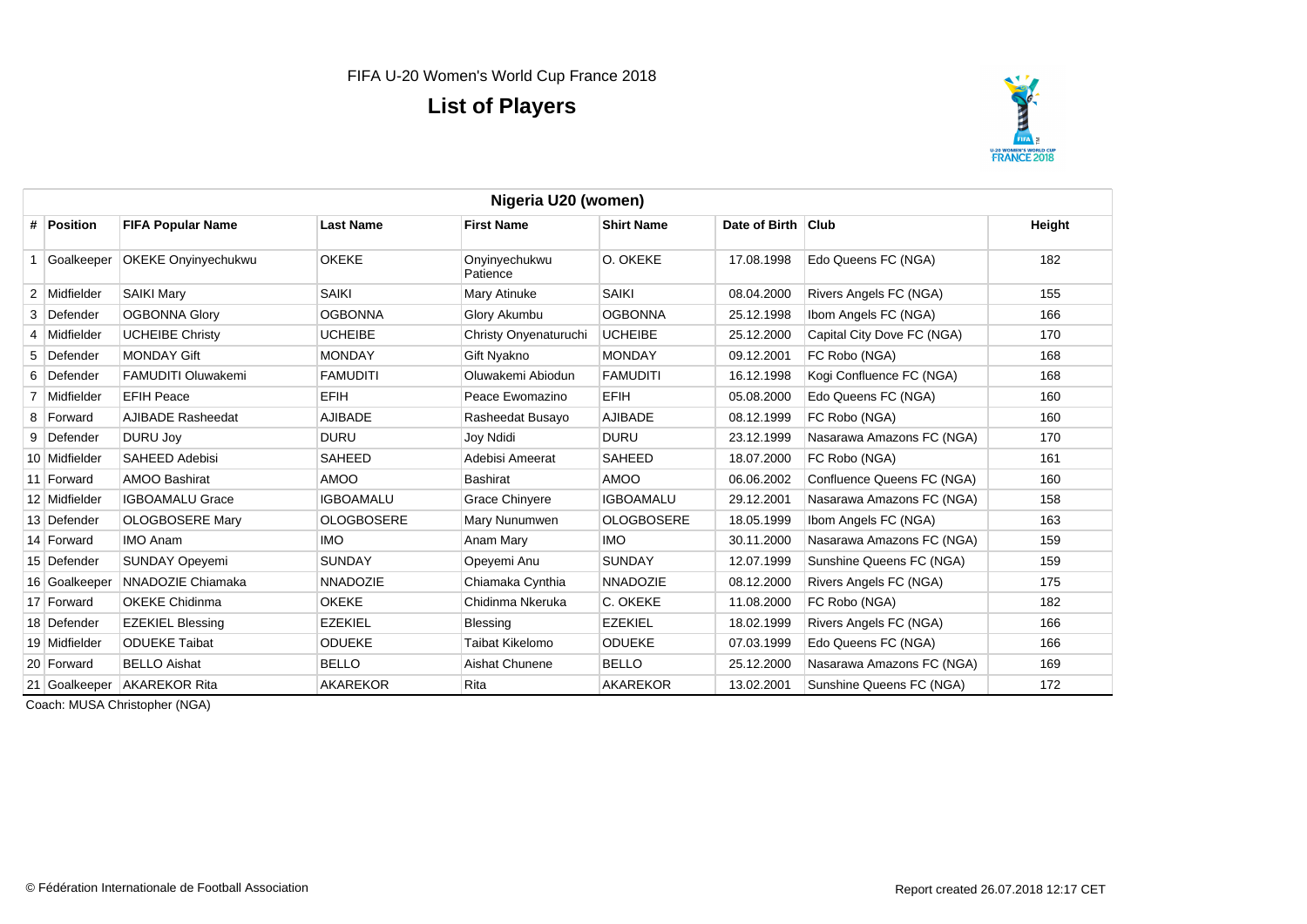

|    | Paraguay U20 (women) |                              |                               |                     |                    |                    |                                           |        |  |
|----|----------------------|------------------------------|-------------------------------|---------------------|--------------------|--------------------|-------------------------------------------|--------|--|
|    | # Position           | <b>FIFA Popular Name</b>     | <b>Last Name</b>              | <b>First Name</b>   | <b>Shirt Name</b>  | Date of Birth Club |                                           | Height |  |
| -1 | Goalkeeper           | <b>SALAS Heidi</b>           | <b>SALAS GONZALEZ</b>         | Heidi Dahiana       | H. SALAS           | 20.03.1999         | Club Cerro Porteno (PAR)                  | 164    |  |
|    | 2 Defender           | <b>VECCA Maria</b>           | <b>MARTINEZ VECCA</b>         | Maria Auxiliadora   | M. VECCA           | 24.05.1999         | CD Capiatá (PAR)                          | 168    |  |
|    | 3 Defender           | ALONSO Lorena                | <b>ALONSO ORTIZ</b>           | Lorena Beatriz      | L. ALONSO          | 01.04.1998         | Universidad Autonoma de<br>Asuncion (PAR) | 168    |  |
|    | 4 Defender           | <b>OJEDA Deisv</b>           | OJEDA GONZALEZ                | Deisy Estefania     | D. OJEDA           | 03.03.2000         | Club Olimpia (PAR)                        | 162    |  |
|    | 5 Defender           | <b>FRETES Limpia</b>         | <b>FRETES CACERES</b>         | Limpia Concepcion   | L. FRETES          | 24.06.2000         | Club Cerro Porteno (PAR)                  | 158    |  |
|    | 6 Midfielder         | <b>GONZALEZ Camila</b>       | <b>GONZALEZ QUINTANA</b>      | Jennifer Camila     | C. GONZALEZ        | 09.04.1999         | CD Capiatá (PAR)                          | 164    |  |
|    | 7 Midfielder         | <b>MINO Rosa</b>             | <b>MIÑO MARTINEZ</b>          | Rosa Mistica        | R. MIÑO            | 13.07.1999         | Club Cerro Porteno (PAR)                  | 166    |  |
|    | 8 Midfielder         | <b>GODOY Fanny</b>           | <b>GODOY DUARTE</b>           | Fanny Paola         | <b>GODOY</b>       | 21.01.1998         | CD Capiatá (PAR)                          | 160    |  |
|    | 9 Forward            | SANDOVAL Fabiola             | SANDOVAL<br><b>BARRIENTOS</b> | Celsa Fabiola       | F. SANDOVAL        | 27.05.1999         | Club Sportivo Luqueno (PAR)               | 168    |  |
|    | 10 Forward           | <b>MARTINEZ Jessica</b>      | <b>MARTINEZ VILLAGRA</b>      | Jessica Dahiana     | J. MARTINEZ        | 14.06.1999         | Santos FC (BRA)                           | 163    |  |
|    | 11 Midfielder        | <b>CHAMORRO Lice</b>         | <b>CHAMORRO GOMEZ</b>         | Lice Fabiana        | L. CHAMORRO        | 22.12.1998         | Club Cerro Porteno (PAR)                  | 170    |  |
|    | 12 Goalkeeper        | <b>ORTIZ Isabel</b>          | <b>ORTIZ CANIZA</b>           | <b>Isabel Rocio</b> | I. ORTIZ           | 28.12.2001         | Humaitá FBC (PAR)                         | 174    |  |
|    | 13 Forward           | AVILA Bianka                 | <b>AVILA RIVAS</b>            | Grety Bianka        | <b>B. AVILA</b>    | 29.10.1998         | 12 de Octubre FC (PAR)                    | 167    |  |
|    | 14 Defender          | VILLASANTI Natalia           | <b>VILLASANTI DIAZ</b>        | Natalia Eloisa      | N. VILLASANTI      | 10.03.2000         | Universidad Autonoma de<br>Asuncion (PAR) | 163    |  |
|    | 15 Midfielder        | <b>MARTINEZ Graciela</b>     | <b>MARTINEZ ESQUIVEL</b>      | Graciela Esmilce    | <b>G. MARTINEZ</b> | 24.05.2001         | Club Cerro Porteno (PAR)                  | 155    |  |
|    | 16 Forward           | SANCHEZ Jessica              | <b>SANCHEZ CACERES</b>        | Jessica Dahiana     | J. SANCHEZ         | 25.11.2000         | Club Olimpia (PAR)                        | 167    |  |
|    | 17 Midfielder        | <b>BOGARIN Dahiana</b>       | <b>BOGARIN GIMENEZ</b>        | Dahiana Monserrat   | D. BOGARIN         | 13.11.2000         | Club Cerro Porteno (PAR)                  | 164    |  |
|    | 18 Defender          | <b>BAREIRO Daysy</b>         | <b>BAREIRO MARTINEZ</b>       | Daysy Maria Jesus   | D. BAREIRO         | 19.01.2001         | Club Cerro Porteno (PAR)                  | 153    |  |
|    | 19 Midfielder        | <b>AGUILERA Celeste</b>      | AGUILERA GOMEZ                | Celeste Estefania   | C. AGUILERA        | 16.06.1999         | Humaitá FBC (PAR)                         | 160    |  |
|    | 20 Defender          | SOSA Ruth                    | <b>SOSA CACERES</b>           | <b>Ruth Karen</b>   | R. SOSA            | 15.04.1998         | Universidad Autonoma de<br>Asuncion (PAR) | 161    |  |
|    |                      | 21 Goalkeeper FRANCO Jessica | <b>FRANCO BARRETO</b>         | Jessica Raquel      | J. FRANCO          | 15.06.2000         | Club Sportivo Luqueno (PAR)               | 163    |  |

Coach: BENITEZ Epifania (PAR)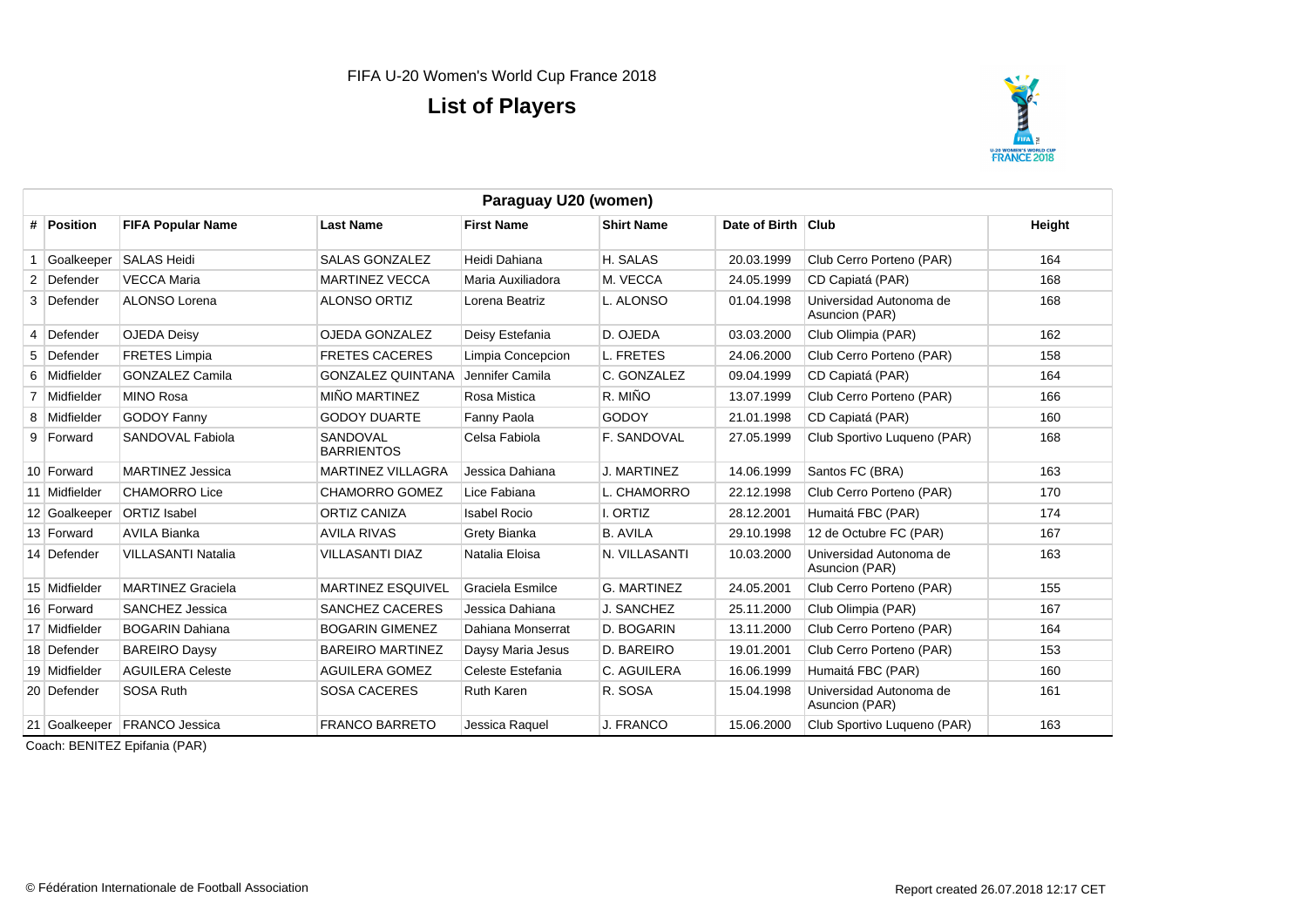

| Spain U20 (women) |               |                               |                                     |                   |                     |                    |                               |        |
|-------------------|---------------|-------------------------------|-------------------------------------|-------------------|---------------------|--------------------|-------------------------------|--------|
|                   | # Position    | <b>FIFA Popular Name</b>      | <b>Last Name</b>                    | <b>First Name</b> | <b>Shirt Name</b>   | Date of Birth Club |                               | Height |
|                   | Goalkeeper    | <b>RODRIGUEZ Maria Isabel</b> | RODRIGUEZ RIVERO                    | Maria Isabel      | <b>MARÍA ISABEL</b> | 22.07.1999         | Atletico Madrid Feminas (ESP) | 173    |
|                   | 2 Defender    | <b>BATLLE Ona</b>             | <b>BATLLE PASCUAL</b>               | Ona               | O. BATTLE           | 10.06.1999         | Madrid CFF (ESP)              | 165    |
|                   | 3 Defender    | <b>PUJADAS Berta</b>          | PUJADAS I BOIX                      | Berta             | <b>PUJADAS</b>      | 09.04.2000         | RCD Espanyol (ESP)            | 173    |
|                   | 4 Defender    | ALEIXANDRI Laia               | ALEIXANDRI LÓPEZ                    | Laia              | <b>ALEIXANDRI</b>   | 25.08.2000         | Atletico Madrid Feminas (ESP) | 170    |
|                   | 5 Defender    | <b>SIERRA Andrea</b>          | SIERRA LARRAURI                     | Andrea Maddalen   | A. SIERRA           | 15.05.1998         | Athletic Bilbao (ESP)         | 168    |
|                   | 6 Midfielder  | <b>EGURROLA Damaris</b>       | <b>EGURROLA WIENKE</b>              | Damaris Berta     | <b>DAMARIS</b>      | 26.08.1999         | Athletic Bilbao (ESP)         | 175    |
|                   | 7 Forward     | <b>RABANO Nuria</b>           | RÁBANO BLANCO                       | Nuria             | <b>NURIA</b>        | 15.06.1999         | Atletico Arousana (ESP)       | 165    |
|                   | 8 Midfielder  | <b>GUIJARRO Patricia</b>      | <b>GUIJARRO</b><br><b>GUTIERREZ</b> | Patricia          | <b>PATRI</b>        | 17.05.1998         | Atletico Madrid Feminas (ESP) | 170    |
|                   | 9 Midfielder  | FERNANDEZ Paula               | FERNÁNDEZ JIMÉNEZ                   | Paula             | P. FERNÁNDEZ        | 01.07.1999         | Malaga CF (ESP)               | 167    |
|                   | 10 Midfielder | <b>OROZ Maite</b>             | OROZ ARETA                          | Maite             | <b>MAITE</b>        | 25.03.1998         | Athletic Bilbao (ESP)         | 158    |
|                   | 11 Defender   | <b>MENAYO Carmen</b>          | <b>MENAYO MONTERO</b>               | Carmen            | <b>MENAYO</b>       | 14.04.1998         | Atletico Madrid Feminas (ESP) | 170    |
|                   | 12 Defender   | RODRIGUEZ Lucia               | <b>RODRIGUEZ</b><br><b>HERRERO</b>  | Lucía María       | LUCÍA               | 24.05.1999         | Madrid CFF (ESP)              | 167    |
|                   | 13 Goalkeeper | <b>RAMOS Noelia</b>           | RAMOS ÁLVAREZ                       | Noelia            | <b>NOELIA</b>       | 10.02.1999         | Levante UD (ESP)              | 168    |
|                   | 14 Midfielder | <b>BONMATI Aitana</b>         | <b>BONMATI CONCA</b>                | Aitana            | <b>AITANA</b>       | 18.01.1998         | FC Barcelona (ESP)            | 162    |
|                   | 15 Forward    | <b>ANDUJAR Candela</b>        | ANDÚJAR JIMÉNEZ                     | Candela           | <b>CANDELA</b>      | 26.03.2000         | FC Barcelona (ESP)            | 160    |
|                   | 16 Midfielder | <b>RUBIO Silvia</b>           | <b>RUBIO AVILA</b>                  | Silvia            | <b>SILVIA</b>       | 12.10.2000         | Madrid CFF (ESP)              | 163    |
|                   | 17 Forward    | <b>GARCIA Lucia</b>           | GARCIA CÓRDOBA                      | Lucía             | L.GARCÍA            | 14.07.1998         | Athletic Bilbao (ESP)         | 165    |
|                   | 18 Midfielder | <b>NAVARRO Eva</b>            | NAVARRO GARCIA                      | Eva María         | <b>EVA NAVARRO</b>  | 27.01.2001         | Sporting Plaza de Argel (ESP) | 161    |
|                   | 19 Defender   | <b>SANCHO Paula</b>           | SANCHO GONZÁLEZ                     | Paula             | <b>PAULETA</b>      | 12.06.1998         | Valencia Feminas CF (ESP)     | 177    |
|                   | 20 Forward    | PINA Claudia                  | <b>PINA MEDINA</b>                  | Claudia           | <b>PINA</b>         | 12.08.2001         | FC Barcelona (ESP)            | 165    |
|                   | 21 Goalkeeper | <b>COLL Catalina</b>          | <b>COLL LLUCH</b>                   | Catalina Tomas    | <b>CATA</b>         | 23.04.2001         | UD Collerense (ESP)           | 170    |

Coach: LOPEZ Pedro (ESP)